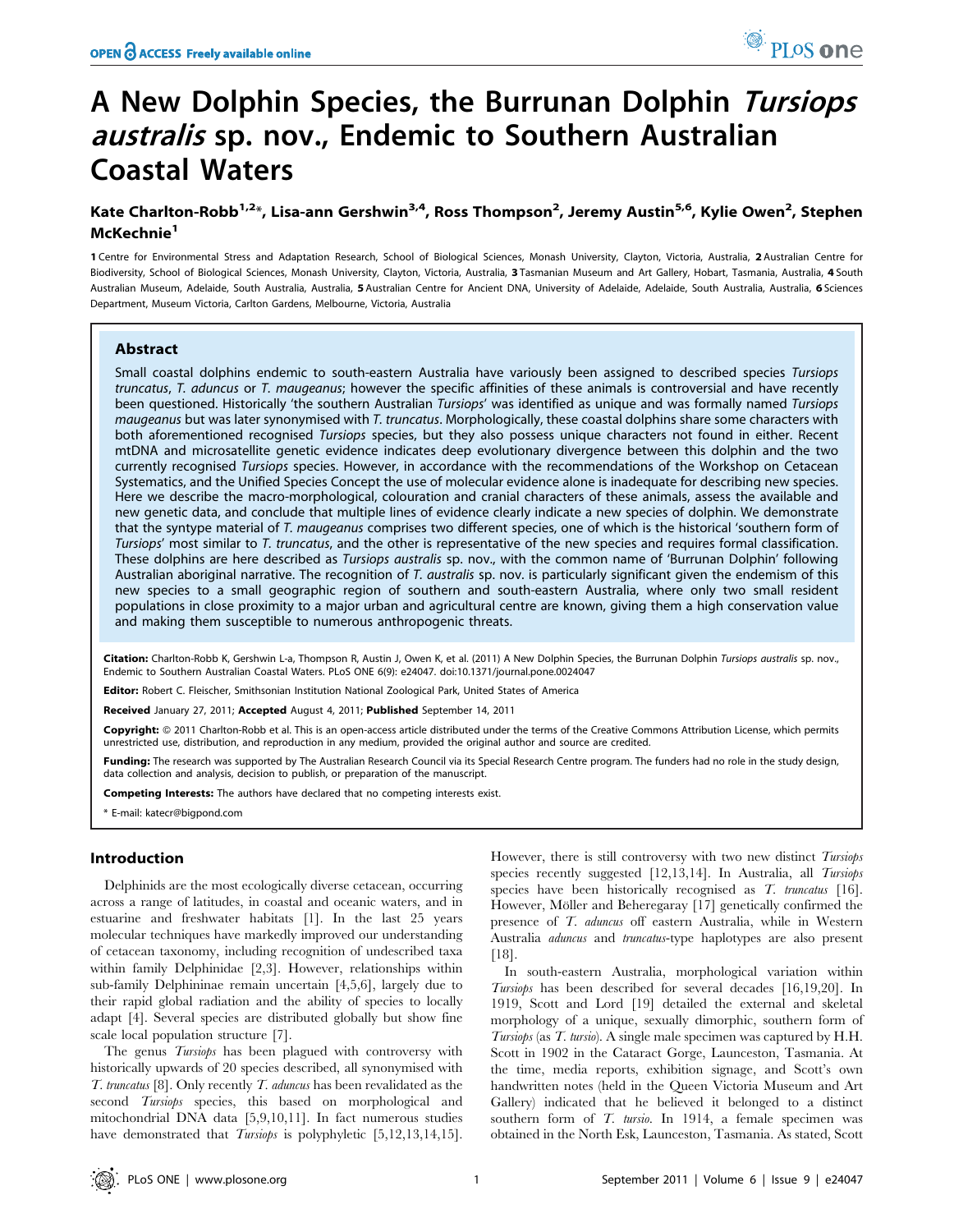and Lord [19] believed that the male and female belonged to the same species, and accounted for their numerous morphological differences by adding sexual dimorphism to the list of characters separating this southern form from the northern form of Tursiops. Iredale and Troughton [21] formally named Scott and Lord's form [19], Tursiops maugeanus. Validity of the species has not been accepted by later authors and has been synonymised with T. truncatus  $[20,22]$ . In addition, the whereabouts of the T. maugeanus 'holotype' has been listed as unknown [23]. We have recently located the male and female syntypes of T. maugeanus and incorporated them into this contemporary analysis.

In the current study, morphology indicates two forms of 'bottlenose' dolphin in south-eastern Australia, a physically smaller coastal form in semi-enclosed water bodies, and a larger more robust 'offshore' form. Locations of beach-cast dolphins suggest these two forms are parapatric, at least across some of their range. The smaller coastal form has been noted as both T. truncatus and T. aduncus [24,25] and due to the historical and current ambiguity of species identification, this form has more recently been referred to as Tursiops sp., southern Australian bottlenose dolphin (SABD) [13,14,26,27].

Charlton et al. [13] using the mtDNA control region first highlighted the divergent mtDNA lineage of SABD (using samples from the two Victorian populations), showing they did not cluster with *Tursiops*, *Delphinus* or *Stenella* species found world-wide. The average sequences divergence of the Victorian SABD to T. truncatus and T. aduncus  $(5.5\%$  and  $9.1\%$  respectively [13]) was greater than that observed between recognised species within each of the Cephalorhynchus (2.5–4%) and Lagenorhynchus (4.5–6.4%) genera [28]. Charlton et al. [13] concluding that these populations may represent an undescribed taxon. Möller et al. [14] later provided evidence for three genealogically distinct, reciprocally monophyletic, mtDNA lineages among the dolphins in southern Australia. Complementary microsatellite data indicated reproductive isolation among lineages [14]. Two of these lineages corresponded to published sequences of  $T$ . truncatus and  $T$ . aduncus [14]. The third lineage, including all SABD animals, was novel, the data suggesting it is a sister taxon of Lagenodelphis hosei (Fraser's Dolphin). Kingston et al. [4] using mtDNA control region haplotypes from Charlton et al. [13] confirmed SABD as a monophyletic clade separate from Tursiops species, but with the sister taxa Sousa chinensis (Indo-Pacific Humpback Dolphin). Unlike other recently recognised species, Orcaella heinsohni [3] and Sotalia guianensis [2], where the classification within pre-existing genera was clear, SABD does not associate unambiguously with any described genus, and particularly not with either recognised species of 'bottlenose dolphin' in the genus Tursiops.

In 2004 a specialized Workshop on Cetacean Systematics was held to review cetacean taxonomy and provided criteria for species delimitation [29]. At that workshop it was agreed that multiple lines of evidence are required to demonstrate ''irreversible divergence'' with criteria from both morphological and genetic data taken as proxies for reproductive isolation. The ''ideal data set'' will include both morphological data and data from multiple genetic loci [29].

Currently there are numerous Species Concepts, each with underlying properties that represent thresholds crossed by diverging lineages, different subgroups of biologist advocate different species concepts but they all exhibit underlying conceptual unity [30]. De Queiroz [30] highlights that unity and proposes a Unified Species Concept, stating that species are separately evolving *metapopulation* lineages on different evolutionary trajectories, the farther along process of divergence, the larger the number of differences. In this Unified Species Concept, any

property (line of evidence) that provides evidence of lineage separation is relevant in species delimitations including genetic, morphological, ecological or behavioural [30]. A highly corroborated hypothesis of the existence of a new species requires multiple lines of evidence, the farther along the process of divergence, the easier it becomes to find and highlight evidence of separation. The Unified Species Concept [30] was used in the more recent 2009 Workshop for Defining Subspecies: Developing Guidelines for Marine Mammals [31] and whilst this Workshop was specific to the lower end continuum of subspecies differentiation, the Concept was used to highlight the ''differentiation that characterizes the process of speciation'' [31].

Since 2003 we have carried out extensive surveys, sampling and characterisation of 'bottlenose' dolphins from Victorian and Tasmanian coastal waters, using museum specimens, beach-cast strandings, live sightings and biopsies. In light of the confusion surrounding the taxonomy of these animals we use existing [13,14] and new genetic data, external and cranial morphometrics, incorporating the syntypes of T. maugeanus, and assess the taxonomic status of these animals. Consistent with the recommendations of the Workshop on Cetacean Systematics [29], and the Unified Species Concept [30] these multiple lines of evidence are used to establish the SABD as a new species of dolphin.

#### Methods

#### Study location

South-eastern Australia, encompassing coastal waters of Victoria and Tasmania (Figure S1). Southern Queensland, Australia (Museum specimens only).

#### Cranial morphology

Forty commonly used cranial measurements and tooth counts were taken from 44 specimens of 'bottlenose' dolphins from across Australia (Table 1 & 2; Table S1). Only adult specimens with complete data sets were used (those exhibiting secure fusion between maxillae and cranium [16]). All measurements were taken by the first author. Specimens were collected from locations across coastal Victoria (Museum Victoria (MV)  $(n = 26)$ ; and Monash University  $(MU)$   $(n=5)$  collections), Tasmania (Tasmanian Museum and Art Gallery (TMAG)  $(n=5)$ ; Queen Victoria Museum and Art Gallery  $(QVMAG)$  (n = 5) collections) and Queensland Museum  $(QM)$  (n = 4) (Table 1). Cranial measures largely followed Kemper [20] and Wang et al. [32]. We included an undescribed measure, anterior pterygoid apex to palatine (APAP); plus two undescribed qualitative features, shape of the palatine and flattening on the maxilla at the base of the rostrum (Table S1).

As historically all *Tursiops* species were recognised as *T. truncatus*, QM specimens remain listed as either Tursiops sp. or T. truncatus. However T. aduncus is now known to be present in Queensland waters [33]. As such, we enlisted the technique used by Perrin et al.  $[34]$  in their assessment of the holotype specimen of  $T$ . aduncus, and used the range (min-max) of cranial measures presented in Wang et al [32], to conclude the four QM specimens were referable of T. aduncus.

# External morphology

Eighteen external morphometrics (Table 3; Table S2) were taken from 17 'bottlenose' dolphins from coastal Victoria (Table 1). Beach-cast dolphins were opportunistically measured during 2005–2009, by the first author and researchers at the Dolphin Research Institute, Monash University and the Department of Sustainability and Environment (Victorian Government). Animals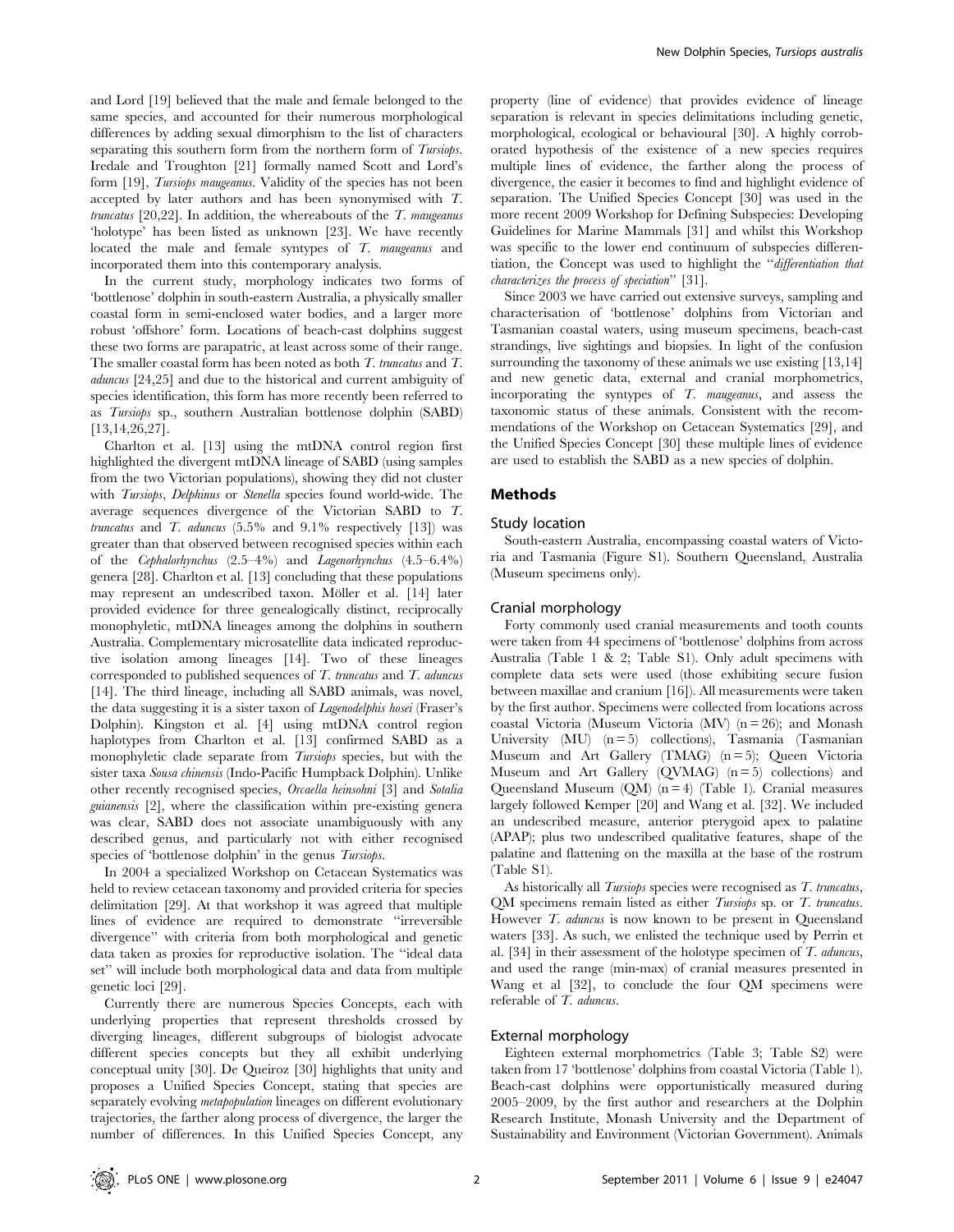Table 1. List of all 'bottlenose' dolphin specimens examined with collection information.

| Museum -               | <b>Collection</b>        | <b>MU Ext. Morph.</b>    | Date                     | Sex                      | <b>Collection location</b> |            |
|------------------------|--------------------------|--------------------------|--------------------------|--------------------------|----------------------------|------------|
| <b>University code</b> |                          | Label                    |                          |                          |                            |            |
| C29579                 | MV                       | ÷,                       | 14/10/1985               | F                        | Western Beach              | PPB        |
| C29587                 | MV                       |                          | 1/06/1992                | M                        | Kennedy's Point            | <b>WPB</b> |
| C29667                 | MV                       |                          | 8/01/1987                | F                        | Ocean Grove                | Vic        |
| C24944                 | MV                       |                          | 2/06/1967                | F                        | Elwood                     | PPB        |
| C28760                 | MV                       |                          | 13/11/1992               | ×.                       | Sandringham                | PPB        |
| C29580                 | MV                       |                          | 17/01/1986               | M                        | Murrells Beach             | Vic        |
| C29577                 | MV                       |                          | 23/07/1985               | F                        | Safety Beach               | PPB        |
| C29586                 | MV                       | ÷                        | 27/07/1991               | M                        | Rippleside                 | PPB        |
| C10357                 | MV                       |                          | $\blacksquare$           |                          |                            |            |
| C31642                 | MV                       |                          |                          | $\overline{\phantom{a}}$ |                            |            |
| C35986                 | MV                       |                          | 4/04/2006                | F                        | Mitchell River             | Gips       |
| C35987                 | MV                       |                          | 21/07/2006               | M                        | Hollands Landing           | Gips       |
| C25071                 | MV                       |                          |                          | $\overline{\phantom{a}}$ | Stingaree Beach            | PPB        |
| Unknown                | MV                       | $\overline{\phantom{a}}$ | $\overline{\phantom{a}}$ | $\overline{\phantom{a}}$ |                            |            |
| C29506                 | MV                       |                          | 16/04/1994               | F                        | Sorrento                   | PPB        |
| C11271                 | MV                       | $\overline{a}$           | $\overline{\phantom{a}}$ | $\overline{\phantom{a}}$ |                            |            |
| 1365*                  | QVMAG                    | ٠                        | 11/11/1914               | F                        | <b>North Esk River</b>     | Tas        |
| A1759                  | <b>TMAG</b>              |                          | 21/02/2003               | $\overline{\phantom{a}}$ | Marion Bay                 | Tas        |
| A2430                  | <b>TMAG</b>              |                          |                          | $\overline{\phantom{a}}$ |                            |            |
| 1946/7                 | QVMAG                    | $\overline{\phantom{a}}$ | 16/01/1947               | M                        | North Esk River            | Tas        |
| 1972/1/35              | QVMAG                    | $\overline{a}$           | 1965                     |                          | <b>Bass Strait</b>         | Tas        |
| 1360**                 | QVMAG                    | -                        | 1902                     | M                        | Cataract Gorge             | Tas        |
| C31643                 | MV                       | L                        | $\overline{\phantom{a}}$ | F                        | $\overline{\phantom{a}}$   |            |
| A2425                  | <b>TMAG</b>              |                          | $\centerdot$             | $\overline{\phantom{a}}$ | $\overline{\phantom{a}}$   |            |
| A198                   | <b>TMAG</b>              | ÷                        | 1919                     | $\overline{\phantom{a}}$ | East Coast                 | Tas        |
| C24987                 | MV                       | ÷                        | 18/05/1967               | $\overline{\phantom{a}}$ | Lorne                      | Vic        |
| C29585                 | MV                       | ÷,                       | 13/05/1990               | M                        | Wild Dog Creek             | Vic        |
| C29581                 | MV                       | $\overline{\phantom{a}}$ | 22/01/1986               | M                        | Port Fairy                 | Vic        |
| TMAG unreg             | <b>TMAG</b>              |                          | 2007                     |                          |                            |            |
| WAPSTRA                | QVMAG                    |                          | 10/02/1981               | $\overline{\phantom{a}}$ | Eaglehawk Neck             | Tas        |
| MU270508               | MU                       |                          | 27/05/2008               | F                        | Cape Conran                | Vic        |
| C35965                 | MV                       | MU141206a                | 14/12/2006               | M                        | Lake Wellington            | Gips       |
| C35985                 | MV                       | MU011206                 | 1/12/2006                | M                        | <b>Blonde Bay</b>          | Gips       |
| C35966                 | MV                       | MU141206b                | 14/12/2006               | M                        | Lake Wellington            | Gips       |
| C36750                 | MV                       | MU041107                 | 4/11/2007                | M                        | Paynesville                | Gips       |
| C35969                 | MV                       | MU080306                 | 8/03/2006                | M                        | Phillip Island             | Vic        |
| C35968                 | MV                       | MU251007                 | 25/10/2007               | M                        | <b>Tucker Point</b>        | Gips       |
| MU210108               | <b>MU</b>                | MU210108                 | 21/01/2008               | M                        | <b>Beaumaris</b>           | PPB        |
| MU230108               | MU                       | MU230108                 | 23/01/2008               | M                        | Point Henry                | PPB        |
| MU230607               | MU                       | MU230607                 | 23/06/2007               | F                        | Point Ricardo              | Vic        |
| MU220108               | MU                       | MU220108                 | 22/01/2008               | F                        | Killarny                   | Vic        |
|                        |                          | MU021108                 | 2/11/2008                | M                        | Swan Reach                 | Gips       |
|                        |                          | MU291007                 | 29/10/2007               | F                        | Jones Bay                  | Gips       |
|                        | $\overline{\phantom{a}}$ | MU230407                 | 23/04/2007               | M                        | San Remo                   | <b>WPB</b> |
|                        |                          | MU190905                 | 19/09/2005               | F                        | Corio Bay                  | PPB        |
|                        | $\overline{\phantom{a}}$ | MU271006                 | 27/10/2006               | M                        | Port Fairy                 | Vic        |
|                        | $\overline{\phantom{a}}$ | MU280405                 | 28/04/2005               | F                        | Kennett River              | Vic        |
|                        | $\overline{\phantom{a}}$ | MU010709                 | 1/07/2009                | M                        | Portland                   | Vic        |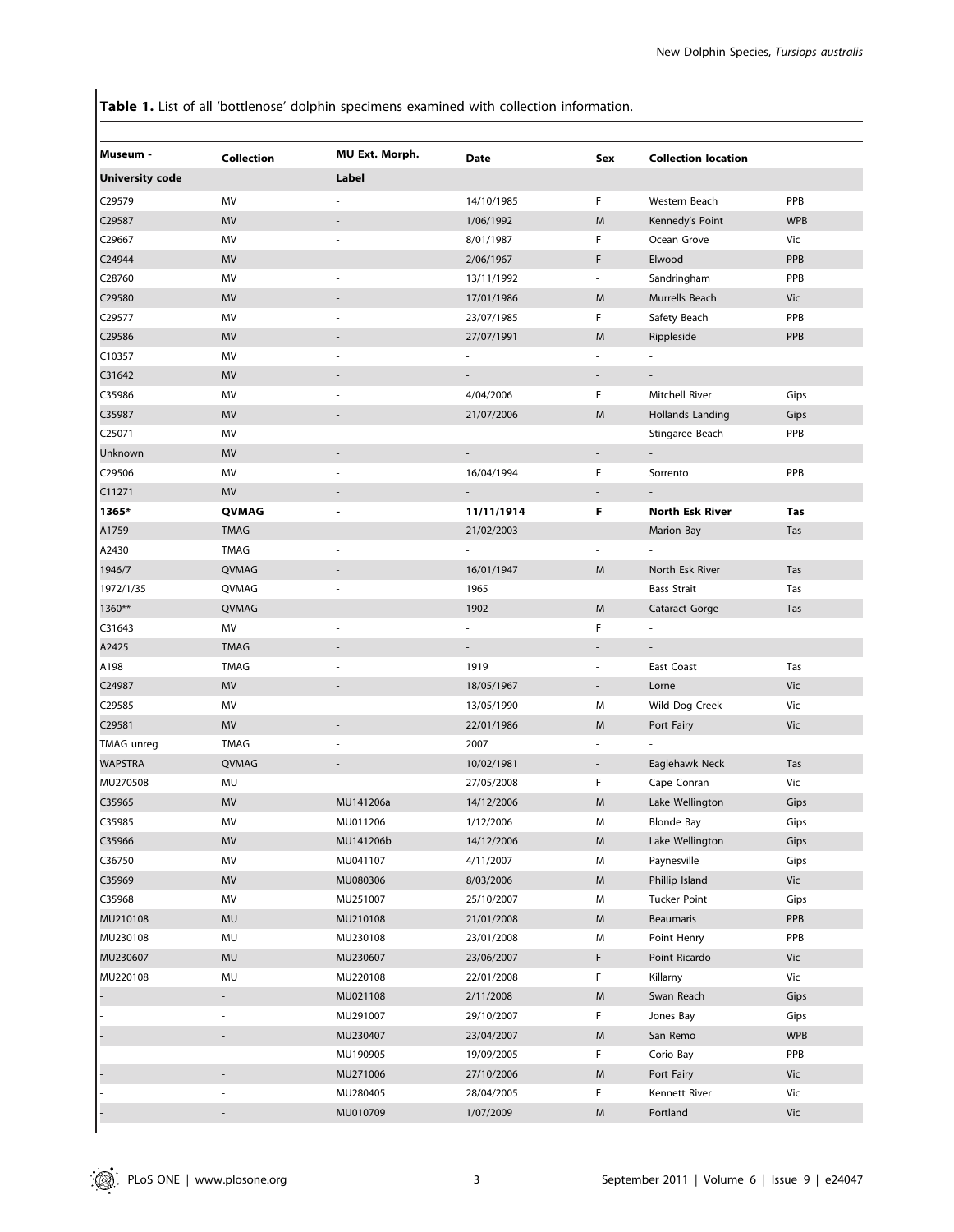| Museum -        | <b>Collection</b> | MU Ext. Morph.           | Date                     | <b>Sex</b>               | <b>Collection location</b> |     |
|-----------------|-------------------|--------------------------|--------------------------|--------------------------|----------------------------|-----|
| University code |                   | Label                    |                          |                          |                            |     |
| JM1230          | QM                | $\overline{\phantom{a}}$ | 6/02/1976                | $\sim$                   | Moreton Bay                | Qld |
| JM11375         | QM                |                          | 4/03/1996                | M                        | Bargara Beach              | Qld |
| 5241            | QM                | $\overline{a}$           | 1983                     | $\sim$                   | Nth Stradbroke Is          | Qld |
| 6428            | QM                | $\overline{\phantom{a}}$ | 22/02/1987               | M                        | <b>Yellow Patch</b>        | Qld |
| 4155            | QM                | $\overline{a}$           | $\overline{\phantom{a}}$ | $\overline{\phantom{a}}$ | Townsville                 | Qld |

MV Museum Victoria; MU Monash University; QVMAG Queen Victoria Museum and Art Gallery; TMAG Tasmania Museum and Art Gallery; QM Queensland Museum:Tas Tasmanian waters; Vic Victorian coastal water; PPB Port Phillip Bay, Victoria; WPB Westernport Bay, Victoria; Gips Gippsland Lakes, Victoria; QLD Queensland waters.

doi:10.1371/journal.pone.0024047.t001

were excluded from analysis if data was incomplete, bloating due to decomposition had occurred, or if the animal was a juvenile (less than 220 cm in length).

#### Morphological data analysis

Multivariate analyses of variance was used to test for sexual dimorphism in both cranial and external morphometrics datasets (not found, therefore males and females were pooled in further analyses) (cranial MANOVA,  $F_{64,18} = 1.289$ , p = 0.28, male = 17 female = 9; external MANOVA,  $F_{11,6} = 1.056$ , p = 0.449, male = 11 female = 6). Data were standardized by converting the raw data to z-scores. Hierarchical cluster analysis (HCA) using Euclidean pair-group average, discriminant function analyses (DFA) and principal component analyse ((PCA) presented as supporting information only Figure S2 & S3; Table S3 & S4) were used to determine whether specimens formed distinct morphological groups or 'clusters'. Genotypes of specimens were overlain to assess if assignment of clusters from HCA and DFA were indicative of the 'species' mtDNA haplotypes and if there was appropriate assigment into species 'type'. DFA was also used to identify the measures which drove separation of clusters. MANOVA was used to test whether measures were statistically significant between clusters. All analyses were completed using SYSTAT v13 [35] and PAST v1.94b [36].

#### Mitochondrial DNA sequencing

Skin samples were collected from beach-cast dead 'bottlenose' dolphins from coastal Victoria and stored in saline solution of 20% dimethyl-sulfoxide (DMSO), 0.25 M EDTA, saturated with NaCl, pH 7.5 [37]. Where skin samples were not available (museum specimens) tooth samples were collected. Numerous biopsy samples were taken from free-ranging dolphins during 2006– 2008 using the PAXARMS biopsy system [38]. Several biopsy samples were used to verify genetic 'type' from the living populations (data not presented here).

Tooth samples were individually stored in sterilized Falcon tubes. Each tooth was sectioned and decontaminated by being submerged for 10 min in 12% sodium hypochloride [39]. Sections were decalcified for up to four days using Morse's Solution (10% Sodium Citrate, 20% Formic Acid) until 'rubbery' and flexible. Morse's Solution was used as it does not degrade DNA quality [40]. Tooth samples were run from two separate extractions and two separate PCR reactions, including negative controls.

Total genomic DNA was extracted from skin and tooth samples using a Puregene Tissue kit (Gentra Systems) following manufacturer's instructions, with modification for the teeth. Samples were analysed for quality and quantity of genomic DNA using a NanoDrop ND-1000 Spectrophotometer. PCR amplification and sequencing of a  $\sim$ 450-bp fragment of the mtDNA control region and  $\sim$ 1200-bp of cytochrome b was undertaken following modified methods outlined in Charlton et al. [13] and Möller et al. [14] respectively. Tooth sample modifications include 1) an additional  $4 \mu l$  of proteinase K during extraction (following manufacturer's instructions) 2) use of 6  $\mu$ l of 30 ng/ $\mu$ l gDNA in the PCR reaction due to reduction of quality and quantity of DNA compared to skin samples and 3) use of Bio-X-Act Short for all samples (Bioline). All PCR products were sent to Macrogen, Korea, for purification and sequencing. Capillary electrophoresis (CE) was conducted on an Applied Biosystems ABI 3730xl DNA analyzer. Purified PCR products from tooth samples were also sequenced at Micromon, Monash University, with CE on an Applied Biosystems 3730S Genetic Analyser.

#### Syntype specimens of Tursiops maugeanus

Small bone samples were taken from both syntype specimens of Tursiops maugeanus [19,21] QVMAG#1365 and QVMAG  $\#1360$  using pre-sterilised 5 mm drill bits and a slow-speed hand drill. All pre-PCR work was conducted at a dedicated ancient DNA facility (Australian Centre for Ancient DNA, University of Adelaide, South Australia) using stringent ancient DNA precautions and controls [41]. DNA was extracted from 100 mg bone powder using a modified Qiagen DNeasy Blood and Tissue kit [42]. A negative extraction control was included to monitor contamination during the extraction process. PCR amplification and sequencing of a 1124-bp region of the cytochrome  $b$  gene and 417-bp region of the control region was carried out using seven and three sets of primers respectively, each amplified a 132–200 bp overlapping fragment (Table S5). PCR amplifications were carried out in 25 ul reaction volumes containing, 2 mM MgSO4, 0.25 mM each dNTP,  $1 \times$  PCR buffer (Invitrogen), 0.4 uM of each primer, 1 mg/ml RSA (Sigma) and 0.5 U of Platinum Taq Hifidelity (Invitrogen). PCR amplification was performed under the following conditions:  $94^{\circ}C$  1 min, then 50 cycles of  $94^{\circ}C$  15 s; annealing  $55^{\circ}$ C 15 s;  $68^{\circ}$ C 30 s, followed by a final elongation step of  $68^{\circ}$ C for 10 min. A PCR negative control and negative extraction control were included in all amplification attempts. PCR products were purified with Ampure (Agencourt) according to manufacturer's instruction and Sanger sequencing was undertaken using the ABI prism Big Dye Terminator Cycle sequencing kit (PE Applied Biosystems, Foster City, CA). CE was carried out on an ABI 3130XL DNA analyser and raw sequences were edited using Sequencher (Genecodes). To ensure authenticity and reliability of the sequence obtained from the historical specimens, all PCR and sequencing was repeated providing independent and duplicate coverage of all sequenced bases.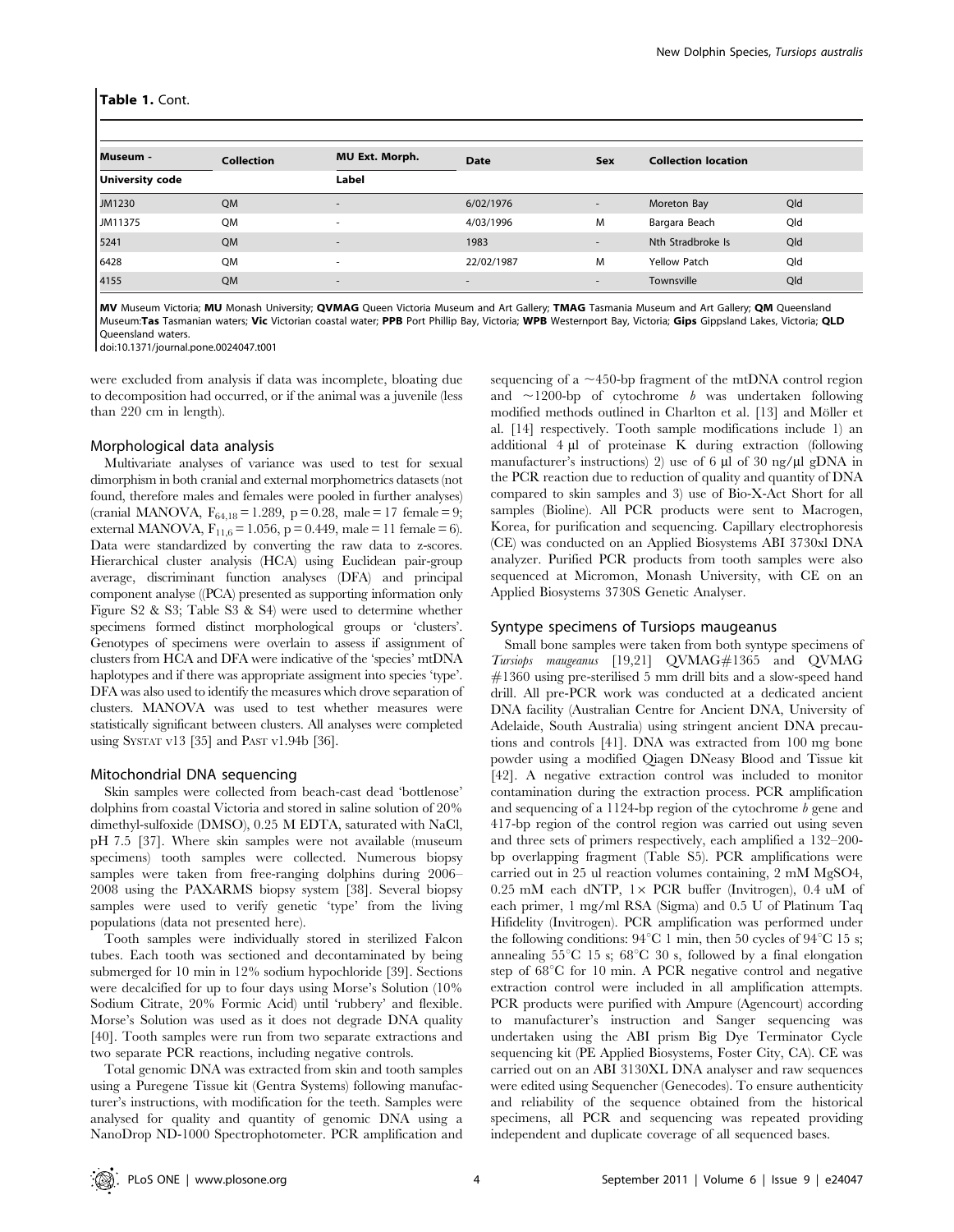Table 2. Basic cranial measures statistics for Tursiops australis sp. nov., Tursiops truncatus and Tursiops aduncus.

|                     |                  | Tursiops australis  |               |        |                  | Tursiops truncatus |               |        |                  | Tursiops aduncus |               |        |                          |
|---------------------|------------------|---------------------|---------------|--------|------------------|--------------------|---------------|--------|------------------|------------------|---------------|--------|--------------------------|
| <b>Measure</b>      | $\boldsymbol{n}$ | <b>Mean</b><br>(mm) | Range<br>(mm) |        | $\boldsymbol{n}$ | Mean<br>(mm)       | Range<br>(mm) |        | $\boldsymbol{n}$ | Mean<br>(mm)     | Range<br>(mm) |        | significance             |
|                     |                  |                     | min           | max    |                  |                    | min           | max    |                  |                  | min           | max    |                          |
| BL                  | 23               | 35.63               | 33.43         | 38.28  | 8                | 37.41              | 34.92         | 38.91  | $\overline{2}$   | 33.70            | 32.64         | 34.77  | ns                       |
| CBL                 | 27               | 493.58              | 470           | 513    | 13               | 527.88             | 505.5         | 547    | 5                | 441.00           | 424           | 455    | $***$                    |
| <b>DFWM</b>         | 27               | 18.22               | 9.29          | 30.14  | 13               | 16.10              | 8.22          | 27.37  | 5                | 19.44            | 17.61         | 21.96  | ns                       |
| <b>DFWN</b>         | 27               | 12.50               | 5.05          | 17.53  | 13               | 16.02              | 7.2           | 23.26  | 5                | 12.58            | 9.71          | 16.22  | $\ast$                   |
| <b>GLPT</b>         | 27               | 60.12               | 53.74         | 66.69  | 13               | 75.89              | 67.16         | 82.24  | 3                | 63.71            | 61.49         | 66.88  | $***$                    |
| <b>GLPTF</b>        | 27               | 114.59              | 102.83        | 155.71 | 13               | 115.85             | 108.8         | 125.62 | 5                | 95.69            | 85.74         | 105.46 | ns                       |
| <b>GWPTF</b>        | 27               | 82.96               | 78.6          | 87.87  | 13               | 84.28              | 76.97         | 89.88  | 5                | 76.86            | 72.85         | 81.39  | ns                       |
| <b>GWEN</b>         | 27               | 60.42               | 55.3          | 64.97  | 13               | 58.95              | 54.23         | 64.05  | 5                | 50.05            | 47.91         | 55.01  | ns                       |
| GWIN                | 27               | 66.98               | 58.79         | 74.94  | 13               | 76.64              | 70.44         | 84.74  | 5                | 57.59            | 54.34         | 60.69  | $**$                     |
| <b>GPRW</b>         | 27               | 213.35              | 198           | 231.5  | 13               | 237.62             | 224           | 251    | 5                | 193.90           | 180           | 200.50 | $***$                    |
| GPOW                | 27               | 238.93              | 222           | 255.5  | 13               | 268.58             | 253.5         | 286.5  | 5                | 213.00           | 198           | 224    | $***$                    |
| <b>GWPX</b>         | 27               | 94.72               | 85.55         | 103.49 | 13               | 97.98              | 89.12         | 110.62 | 5                | 77.46            | 73.03         | 83.13  | ns                       |
| <b>GPARW</b>        | 27               | 185.45              | 174.58        | 194.83 | 13               | 190.16             | 181.62        | 196.31 | $\blacksquare$   |                  | ÷,            | ÷,     | $\overline{\phantom{a}}$ |
| LAL                 | 27               | 52.03               | 44.79         | 59.64  | 13               | 62.23              | 54.14         | 70     | 5                | 42.68            | 39.48         | 46.45  | $***$                    |
| LO                  | 27               | 69.95               | 63.29         | 77.22  | 13               | 69.06              | 61.01         | 77.16  | 5                | 60.63            | 54.60         | 64.80  | ns                       |
| LTRL                | 27               | 232.87              | 219           | 252.5  | 13               | 247.83             | 229.5         | 264    | 5                | 219.90           | 213.50        | 227    | **                       |
| <b>LWPTF</b>        | 27               | 162.64              | 145.13        | 175.66 | 13               | 155.36             | 135.78        | 167.93 | 5                | 148.85           | 141           | 161.58 | $\ast$                   |
| <b>MFL</b>          | 27               | 142.19              | 133.56        | 153.92 | 13               | 149.54             | 132.16        | 163.94 | 5                | 119.90           | 109.79        | 127.41 | $\ast$                   |
| MH                  | 27               | 91.78               | 87.28         | 97.06  | 13               | 97.48              | 89.15         | 105.05 | 5                | 80.25            | 77.75         | 83.48  | **                       |
| ML                  | 27               | 423.30              | 405           | 441    | 13               | 457.46             | 433           | 474    | 5                | 373.20           | 360.50        | 384.50 | $***$                    |
| <b>MSL</b>          | 27               | 66.65               | 58.57         | 74.12  | 13               | 73.02              | 51.06         | 87.76  | 5                | 63.16            | 56.85         | 68.73  | $\ast$                   |
| POL                 | 22               | 34.20               | 25.13         | 38.09  | 8                | 34.04              | 31.8          | 36.29  | $\mathbf 2$      | 30.83            | 29.90         | 31.77  | ns                       |
| PRW                 | 27               | 48.49               | 39.74         | 58.7   | 13               | 50.20              | 42.35         | 58.23  | 5                | 33.31            | 30.93         | 35     | ns                       |
| RL                  | 27               | 280.37              | 265.5         | 295    | 13               | 303.69             | 291.5         | 326    | 5                | 254.30           | 243           | 264    | $***$                    |
| <b>RWB</b>          | 27               | 132.58              | 123.46        | 145.29 | 13               | 143.05             | 136.29        | 158.89 | 5                | 103.38           | 93.78         | 107.78 | $***$                    |
| <b>RW60</b>         | 27               | 93.58               | 81.2          | 120.6  | 13               | 106.46             | 97.88         | 117.62 | 5                | 77.90            | 71.99         | 82.72  | $***$                    |
| <b>RWM</b>          | 27               | 79.44               | 70.74         | 87.55  | 13               | 88.84              | 79.24         | 100.82 | 5                | 62.64            | 60.09         | 65.44  | $***$                    |
| <b>RW75</b>         | 27               | 63.48               | 55.02         | 71.7   | 13               | 70.97              | 57.67         | 82.73  | 5                | 50.05            | 46.82         | 53.76  | $***$                    |
| <b>TREN</b>         | 27               | 327.98              | 307.5         | 348    | 13               | 353.23             | 337           | 375.5  | 5                | 295.20           | 290           | 305    | **                       |
| <b>TRIN</b>         | 27               | 333.43              | 318           | 354    | 13               | 360.58             | 339           | 375    | 3                | 297.17           | 292.50        | 305    | $***$                    |
| <b>UTLTR</b>        | 27               | 236.59              | 223           | 250    | 13               | 253.04             | 240           | 267    | 5                | 209.10           | 200           | 216    | $***$                    |
| VW                  | 27               | 43.15               | 36.05         | 49.74  | 13               | 49.96              | 35.81         | 63.52  | 5                | 30.52            | 23.05         | 36.22  | $***$                    |
| ZW                  | 27               | 228.52              | 209           | 242.5  | 13               | 263.27             | 246           | 278    | 5                | 204.50           | 191           | 221.50 | $**$                     |
| APAP                | 27               | 55.98               | 45.27         | 63.92  | 13               | 42.18              | 23.88         | 57.84  | 5                | 41.42            | 31.36         | 47.13  | $***$                    |
| <b>TPC</b>          | 27               | 161.01              | 140.89        | 178.56 | 12               | 176.74             | 147.05        | 206.74 | 5                | 159.02           | 151.84        | 169.63 | $***$                    |
| WAS                 | 27               | 73.41               | 64.87         | 78.12  | 13               | 85.48              | 79.24         | 97.63  | 5                | 62.42            | 55.85         | 67.07  | $***$                    |
| <b>Tooth counts</b> |                  |                     |               |        |                  |                    |               |        |                  |                  |               |        |                          |
| <b>TTLL</b>         | 25               | 22.84               | 21            | 26     | 11               | 22.09              | 20            | 24     | 5                | 24.20            | 22            | 27     | ns                       |
| TTLR                | 26               | 23.12               | 21            | 26     | 11               | 22.18              | 20            | 25     | 5                | 24.20            | 23            | 26     | ns                       |
| TTUL                | 25               | 23.88               | 22            | 27     | 11               | 23.36              | 20            | 26     | 5                | 23.20            | 21            | 25     | ns                       |
| <b>TTUR</b>         | 26               | 23.85               | 22            | 28     | 11               | 23.27              | 20            | 26     | 5                | 23.00            | 21            | 25     | ns                       |

 $*$ significant (p $<$ 0.05);

 $*$ highly significant (p $<$ 0.001); ns not significant.

doi:10.1371/journal.pone.0024047.t002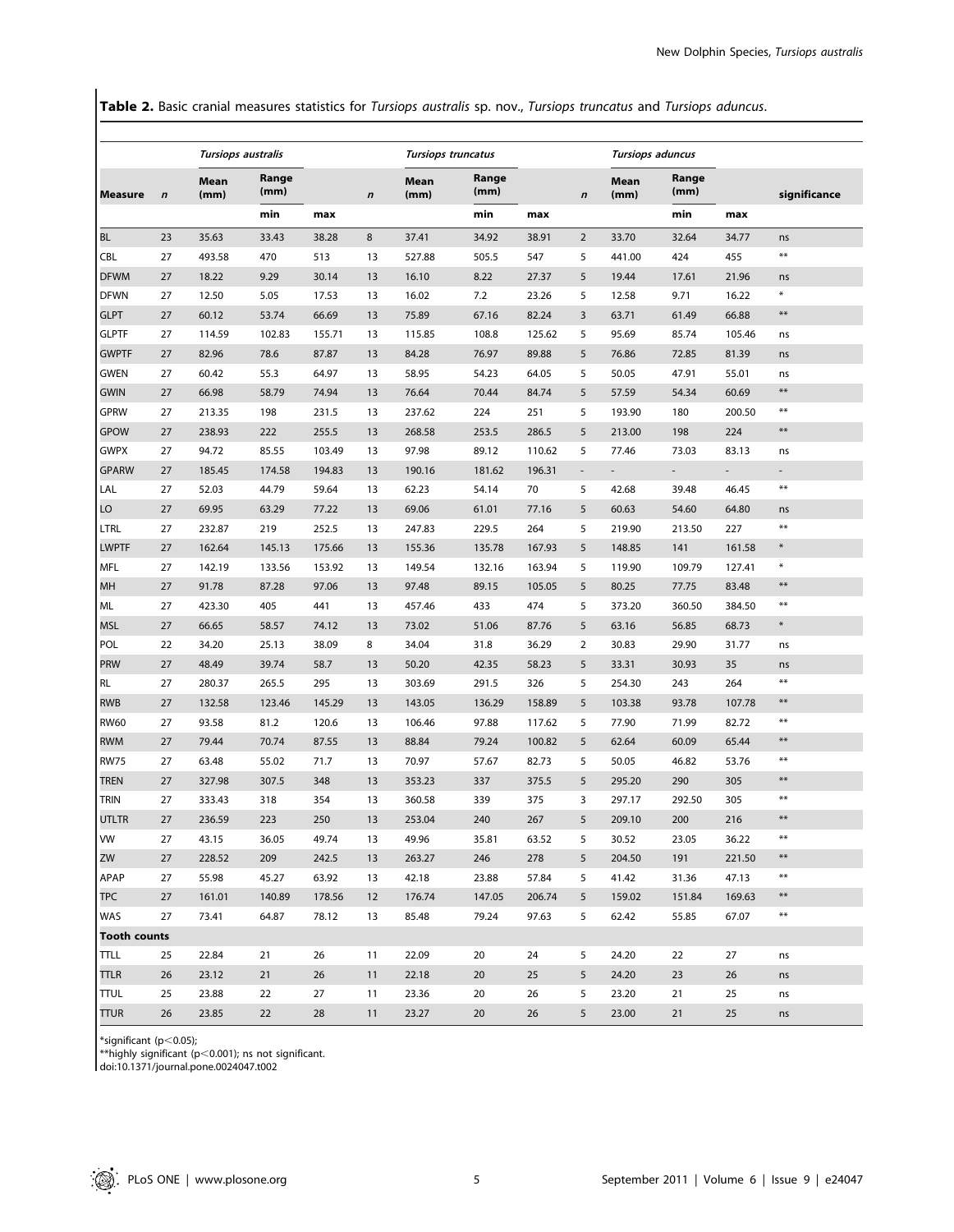Table 3. Basic external measures statistics for Tursiops australis sp. nov. and Tursiops truncatus from Victoria waters, south-eastern Australia.

|                |                  | Tursiops australis |             |                  | <b>Tursiops truncatus</b> |             |                  |
|----------------|------------------|--------------------|-------------|------------------|---------------------------|-------------|------------------|
| <b>Measure</b> | $\boldsymbol{n}$ | Mean (cm)          | Range (cm)  | $\boldsymbol{n}$ | Mean (cm)                 | Range (cm)  | significance     |
| <b>UJAM</b>    | 9                | 10.8               | $9.4 - 12$  | 4                | 11.6                      | $11 - 12.5$ | <b>NA</b>        |
| <b>UJGAP</b>   | 12               | 28.7               | $24 - 30.5$ | 5                | 33.2                      | $32 - 35$   | $\ast\ast$       |
| <b>UJEYE</b>   | 12               | 35.4               | $30.5 - 39$ | 5                | 38.7                      | $34 - 40.5$ | $\ast$           |
| <b>UJBH</b>    | 12               | 37.1               | $33.5 - 40$ | 5                | 39.9                      | $37 - 43$   | $\ast$           |
| <b>UJDF</b>    | 9                | 113.8              | $101 - 119$ | 3                | 130                       | 125-135     | <b>NA</b>        |
| <b>UJTDF</b>   | 12               | 156.8              | $143 - 168$ | 5                | 175.3                     | 172-183     | $\ast\ast$       |
| <b>TLEN</b>    | 12               | 257.1              | 235.5-278   | 5                | 295                       | 283-302     | $\ast\ast$       |
| <b>UJFLIP</b>  | 12               | 56.9               | $50.5 - 61$ | 5                | 61.7                      | $60 - 63$   | $*$              |
| <b>UJGEN</b>   | 9                | 157.4              | 146-192     | 4                | 195.4                     | $180 - 20$  | <b>NA</b>        |
| <b>UJANU</b>   | 12               | 181.0              | 166-194     | 5                | 208.6                     | $205 - 212$ | $\ast\ast$       |
| LFLIP          | 12               | 46.0               | $36 - 48.5$ | 5                | 44.9                      | $42.5 - 47$ | ns               |
| <b>WFLIP</b>   | 12               | 17.8               | $13 - 26$   | 5                | 16.1                      | $15 - 18$   | ns               |
| WFLU           | 12               | 62.9               | $56.5 - 68$ | 5                | 68.3                      | $64.5 - 78$ | $\ast$           |
| <b>DCN</b>     | 9                | 4.2                | $2 - 5.5$   | $\overline{4}$   | 5                         | $3.2 - 8$   | <b>NA</b>        |
| HD             | 12               | 26.3               | $24 - 28$   | 5                | 29                        | $23.5 - 34$ | $\divideontimes$ |
| <b>PROJ</b>    | 9                | 1.0                | $0.5 - 2$   | $\overline{4}$   | 1.3                       | $0.5 - 2$   | <b>NA</b>        |
| <b>GIRMAX</b>  | 11               | 144.6              | $112 - 164$ | 5                | 138.2                     | 123-154     | <b>NA</b>        |
| <b>GIRANU</b>  | 11               | 75.3               | $68 - 82$   | $\overline{3}$   | 79                        | $71 - 84$   | <b>NA</b>        |

NA measure eliminated from study;

 $*$ significant (p $<$ 0.05);

 $*$ highly significant (p<0.001); ns not significant.

doi:10.1371/journal.pone.0024047.t003

#### Mitochondrial DNA sequence data analysis

All sequences were edited and aligned by eye using MEGA5 [43]. Each individual sequence was assigned to a haplotype. These haplotypes were used to confirm the genetic identity of the specimens represented in the morphological data and were also compared to the available sequences of both Tursiops truncatus and T. aduncus.

Whilst the mtDNA analyses was conducted on both cytochrome b and control region in the current study, in order to assess the phylogenetic affinities of these animals, comparisons must be made with additional taxa in the subfamily Delphininae. In order to achieve this we have chosen to use the mtDNA control region in isolation, as conducting a consolidation analyses using both mtDNA regions of the wider Delphininae taxa would involve taking individual haplotypes from GenBank and assuming individual identity and locale, and thus may misrepresent the affinities of each taxa. Mitochondrial DNA control region sequences representing multiple genera within subfamily Delphininae were downloaded from Genbank, including those previously reported in Charlton et al. [13] as AustVic, representing additional Victorian SABD haplotypes, and the T. aduncus holotype sequence (Genbank accession #DQ517442; Museum accession #ZMB66400). A model and parameters for the phylogenetic reconstruction were determined empirically using likelihood via MEGA5 [43]. The Bayesian Information Criterion scores (BIC) and Akaike Information Criterion, corrected (AIC) indicated Hasegawa-Kishino-Yano model [44] plus Gamma, with alpha (gamma,  $K = 5$ ) = 0.3183 distribution, was the most appropriate model given the above data. The dataset was analysed using Maximum Likelihood (ML), Neighbour-Joining (NJ) and Bayesian inference. The ML analysis was conducted in MEGA5 [43] and the NJ analysis was conducted in PAUP v4.0b10 [45] using the above model. Reliability of the nodes for all trees was assessed using 1,000 bootstrap replicates. Bayesian phylogenetic inference was conducted through MR BAYES 3.1.2 [46]. The Monte Carlo Markov Chain (MCMC) was run over 10,000,000 iterations, with a sampling frequency of 1,000. All other parameters in MR BAYES were set to default. The analysis was run over 2 replicates to assure convergence on a topology. The Lagenorhynchus acutus sequence was used as outgroup (see Table S6 for Genbank accession numbers).

# Animal Ethics and Research Permit approval

Collection of samples was approved by Monash University Biological Sciences Animal Ethics Committee (AEC approval BSCI# BSCI/2008/21) and Victorian State Government, Department of Sustainability and Environment (DSE) Wildlife Act 1975 Research Permit (Permit No: 10005013).

## Results

#### Cranial morphology

Hierarchical cluster analysis was performed on all cranial variables for 44 specimens and showed three highly supported groups (cophenetic correlation of 0.8337) (Figure 1a). Group 1 was largely represented by specimens collected in enclosed coastal waters of Victoria, Group 2 was largely represented by specimens collected from 'offshore' coastal waters of Victoria and Tasmania, whilst Group 3 was represented only by Queensland specimens.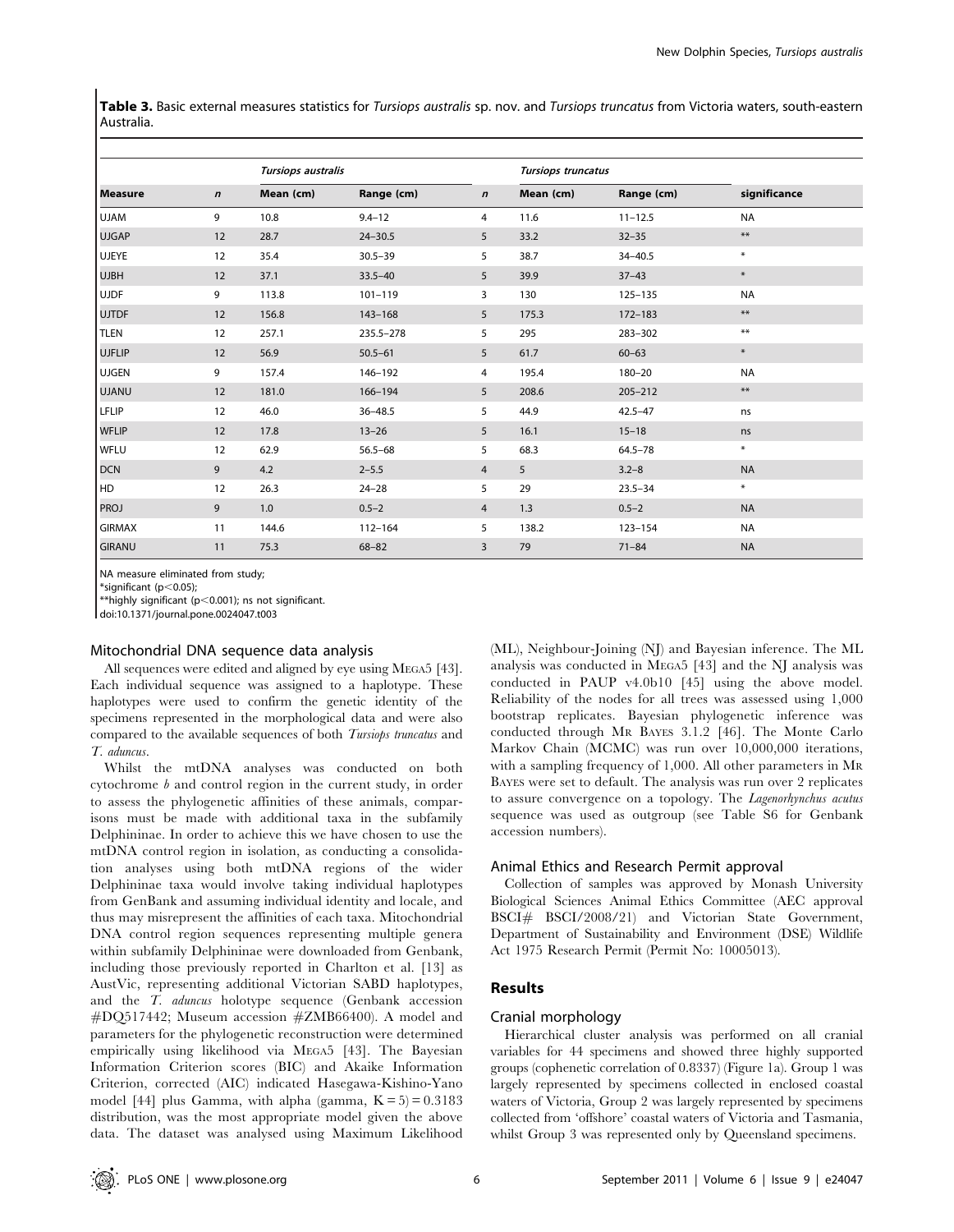

Figure 1. Graphic analyses on cranial morphology delineating Tursiops australis sp. nov. and Tursiops species (A-B). Red = Group 1: Tursiops australis sp. nov., blue = Group 2: T. truncatus, green = Group 3: T. aduncus. Individuals with known mtDNA sequence are indicated by $\star$ with the appropriate species colour code. (A) Hierarchical multivariate cluster analysis on cranial morphological traits showing three highly supported groups (cophenetic correlation 0.8337). Tursiops australis sp. nov. holotype (QVMAG#1365) in Group 1, and Tursiops maugeanus male (QVMAG#1360) in Group 2. (B) Discriminant function analyses scatterplot of canonical scores on cranial morphological traits delineating Tursiops australis sp. nov., T. truncatus and T. aduncus. doi:10.1371/journal.pone.0024047.g001



Figure 2. Graphic analyses on external morphology delineating Tursiops australis sp. nov. and Tursiops truncatus (A-B). Red = Group 1: Tursiops australis sp. nov., blue = Group 2: T. truncatus. Individuals with known mtDNA sequence are indicated by\*with the appropriate species colour code. (A) Hierarchical multivariate cluster analysis on external morphological traits showing two highly supported groups (cophenetic correlation of 0.747). (B) Discriminant function analyses on external morphological traits delineating Tursiops australis sp. nov. and T. truncatus (Hotellings t2:  $p = 0.0224$ ). doi:10.1371/journal.pone.0024047.g002

 $\mathbb{Q}$  .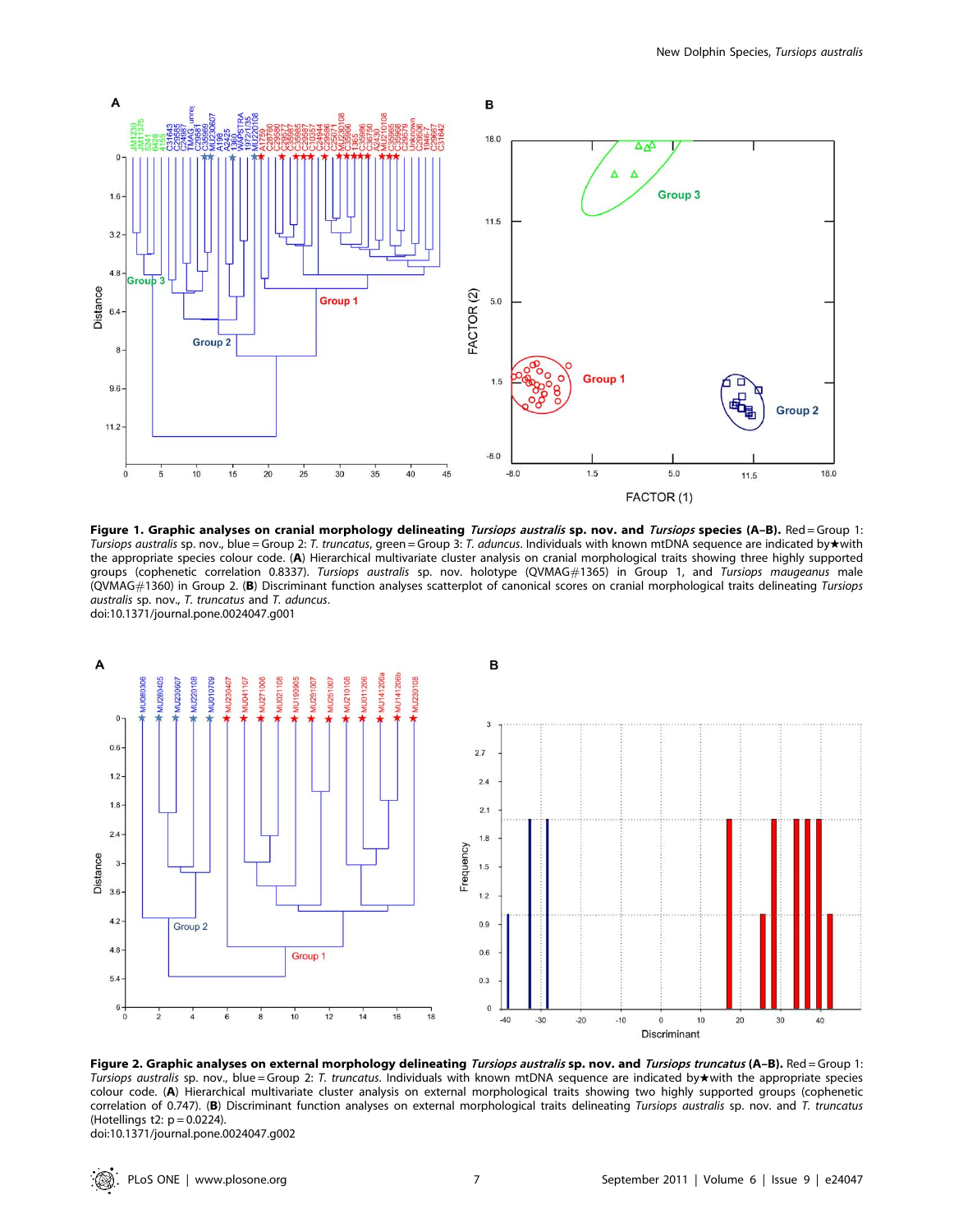| Table 4. Mitochondrial DNA cytochrome b region diagnostic sites. |                      |                   |                   |                |                |                      |                       |                      |                                 |                               |                |                |                      |                |                |                   |            |                      |                |                    |                            |                |                       |                |             |                           |           |                          |                          |
|------------------------------------------------------------------|----------------------|-------------------|-------------------|----------------|----------------|----------------------|-----------------------|----------------------|---------------------------------|-------------------------------|----------------|----------------|----------------------|----------------|----------------|-------------------|------------|----------------------|----------------|--------------------|----------------------------|----------------|-----------------------|----------------|-------------|---------------------------|-----------|--------------------------|--------------------------|
|                                                                  |                      |                   |                   |                |                |                      |                       |                      |                                 |                               |                |                |                      |                |                |                   |            |                      |                |                    |                            |                |                       |                |             |                           |           |                          |                          |
|                                                                  |                      |                   |                   |                |                |                      |                       |                      |                                 | $\overline{\phantom{0}}$<br>- | $\overline{ }$ | $\sim$ $\sim$  | $N$   $N$            | $N \mid 4$     | $N \mid N$     | $\sim$ 1 $\infty$ | $m \mid -$ | m   N                | 4              | 4   4              | 4<br>4   In                | ব   ∞          | $4 \mid 9$            | n   0          | <b>10 N</b> | $n \mid N$                | n   N     | n   4                    | ო ∣ დ                    |
|                                                                  | $\overline{ }$       | $\mathbf{\Omega}$ | $\mathbf{\Omega}$ | w              | w              | 4                    | n,                    | $\overline{ }$       | G                               | ო<br>∣ ∾                      | ∣ ທ            |                |                      |                |                |                   |            |                      | $\overline{ }$ |                    | <u>  ທ</u>                 |                |                       |                |             |                           |           |                          |                          |
|                                                                  | ō                    | $\sim$            | $\infty$          | 4              | N              | ৩                    | m                     | ō                    | N                               | o                             | 4              | m              | ۰                    | -              | m              | O                 | ō          | O                    | ō              | ō                  | N<br>4                     | 4              | 4                     | m              | w           | O                         | ō         | N                        | w                        |
| australisp sp.<br>Tursiops<br>nov.                               |                      |                   |                   |                |                |                      |                       |                      |                                 |                               |                |                |                      |                |                |                   |            |                      |                |                    |                            |                |                       |                |             |                           |           |                          |                          |
| Burru Cytb1<br>holotype                                          | $\cup$               | ⋖                 | ۳                 | O              | ۳              | U                    | ۳                     | O                    | ۳                               | ⋖<br>۳                        | U              | ۳              | ۳                    | U              | U              | U                 | U          | U                    | U              | U                  | ⋖<br>۳                     | ۳              | ۳                     | U              | U           | U                         | U         | ⋖                        | ۳                        |
| Burru Cytb1                                                      | $\cdot$              |                   |                   |                |                |                      |                       |                      | $\cdot$                         |                               |                |                |                      |                |                |                   |            |                      |                |                    |                            |                |                       |                |             |                           |           |                          |                          |
| Burru Cytb3                                                      | $\cdot$              | $\cdot$           | $\cdot$           | $\cdot$        | $\blacksquare$ | $\ddot{\phantom{0}}$ | $\cdot$               | $\cdot$              | $\cdot$<br>$\cup$               | $\blacksquare$                | $\blacksquare$ | $\cdot$        | $\cdot$              | $\cdot$        | $\cdot$        | $\blacksquare$    | $\cdot$    | $\cdot$              | $\bullet$      | $\cdot$<br>$\cdot$ | $\cdot$                    | $\cdot$        | $\cdot$               | $\blacksquare$ | $\cdot$     | $\cdot$                   | $\bullet$ |                          | $\cdot$                  |
| Burru Cytb4                                                      | $\cdot$              | $\cdot$           | $\cdot$           | $\cdot$        | $\blacksquare$ | $\cdot$              | $\cdot$               | $\blacksquare$       | $\cdot$<br>$\cdot$              | $\cdot$                       | $\blacksquare$ | $\blacksquare$ | $\cdot$              |                | $\blacksquare$ | $\cdot$           |            | $\cdot$              | $\cdot$        | $\blacksquare$     | $\cdot$<br>$\cdot$         |                |                       | $\cdot$        | $\cdot$     | $\cdot$                   | $\cdot$   | $\cdot$                  |                          |
| truncatus<br>Tursiops                                            |                      |                   |                   |                |                |                      |                       |                      |                                 |                               |                |                |                      |                |                |                   |            |                      |                |                    |                            |                |                       |                |             |                           |           |                          |                          |
| maugeanus<br>lectotype<br>TTCytb5<br>$\mathbf{r}$                | ۳                    | U                 | U                 | ⋖              | U              | ۳                    | U                     | ⋖                    | $\bullet$                       | U<br>U                        | ۳              | U              | U                    | ۳              | ۳              | ۳                 | ۳          | ۳                    | ۳              | ۳                  | ט<br>U                     | $\bullet$      | $\bullet$             | ۳              | ۳           | ۳                         | ⋖         | U                        | U                        |
| TT Cytb5                                                         | $\vdash$             | U                 | U                 | $\prec$        | $\cup$         | $\vdash$             | $\cup$                | $\prec$              | $\cdot$                         | G<br>U                        | $\vdash$       | $\cup$         | U                    | $\vdash$       | $\vdash$       | Н                 | $\vdash$   | $\vdash$             | $\vdash$       | $\vdash$           | G<br>$\cup$                | $\bullet$      | $\blacksquare$        | $\vdash$       | $\vdash$    | $\vdash$                  | $\prec$   | G                        | $\cup$                   |
| TT Cytb12                                                        | $\vdash$             | U                 | U                 | $\prec$        | $\cup$         | $\vdash$             | $\cup$                | $\prec$              | $\cdot$                         | G<br>$\cup$                   | $\vdash$       | $\cup$         | $\cup$               | $\blacksquare$ | $\sim$         | ⊢                 | ⊢          | $\vdash$             | ⊢              | $\vdash$           | $\cdot$<br>$\cup$ $\cup$   | $\cup$         | $\cup$                | $\vdash$       | $\vdash$    | $\vdash$                  | $\prec$   | U                        | $\cup$                   |
| TT Cytb14                                                        | $\vdash$             | U                 | $\cup$            | $\prec$        | $\cup$         | $\vdash$             | $\cup$                | $\prec$              | $\cdot$                         | U<br>$\cup$                   | $\vdash$       | ∣∪             | $\cup$               | ⊢              | $\vdash$       |                   | ⊢          | $\vdash$             | $\vdash$       | $\vdash$           | U                          | $\bullet$      |                       | $\vdash$       | $\vdash$    | $\vdash$                  | $\prec$   | U                        | $\cup$                   |
|                                                                  |                      |                   |                   |                |                |                      |                       |                      |                                 |                               |                |                |                      |                |                |                   |            |                      |                |                    |                            |                |                       |                |             | $-1$                      |           |                          | $\blacksquare$           |
|                                                                  | w                    | O                 | ৩                 | O              | o              | ৩                    | ৩                     | o                    | o                               | N<br>۰                        | N              | Z              | N                    | N              | œ              | œ                 | $\infty$   | œ                    | $\infty$       | œ                  | ø<br>œ                     | o              | Ğ                     | $\bullet$      | $\bullet$   | $\bullet$                 | $\bullet$ | $\bullet$                | $\bullet$                |
|                                                                  | G                    | $\overline{ }$    | w                 | 4              | 5              | $\mathbf{o}$         | $\blacktriangleright$ | $\pmb{\infty}$       | $\pmb{\infty}$                  | $\sim$<br>G                   | $\sim$         | w              | m                    | G              |                | w                 | 4          | m                    | $\bullet$      | $\bullet$          | $\overline{\phantom{a}}$   | $\bullet$      | $\blacktriangleright$ |                | w           | $\boldsymbol{\mathsf{m}}$ | 4         | $\overline{\phantom{a}}$ | $\overline{\phantom{a}}$ |
|                                                                  | $\sim$               | m                 | 4                 | $\pmb{\infty}$ | <b>In</b>      | 4                    | 4                     | $\circ$              | ဖ                               | m                             | $\overline{ }$ | o              |                      | m              | $\sim$         | m                 | 4          | $\bullet$            | $\sim$         | $\infty$           | $\bullet$                  | $\pmb{\infty}$ | $\bullet$             | Z              | O           | $\triangleright$          | m         | 4                        | $\infty$                 |
| australis sp.<br>Tursiops<br>nov.                                |                      |                   |                   |                |                |                      |                       |                      |                                 |                               |                |                |                      |                |                |                   |            |                      |                |                    |                            |                |                       |                |             |                           |           |                          |                          |
| Burru Cytb1 T<br>holotype                                        |                      | U                 | ۳                 | U              | ۳              | ۳                    | U                     | U                    | U                               | U<br>U                        | ۳              | ۳              | ۳                    | U              | ۳              | ۳                 | ⋖          | ⋖                    | U              | ۳                  | ۳<br>U                     | U              | U                     | U              | ۳           | ⋖                         | U         | U                        | ۳                        |
| Burru Cytb1                                                      | $\cdot$              | $\blacksquare$    | $\cdot$           | $\blacksquare$ | $\cdot$        | $\blacksquare$       | $\cdot$               | $\cdot$              | $\blacksquare$<br>$\cdot$       |                               |                | $\cdot$        | $\cdot$              |                | $\blacksquare$ |                   |            | $\blacksquare$       |                |                    |                            |                | $\cdot$               |                |             |                           |           |                          |                          |
| Burru Cytb3                                                      | $\cdot$              | $\cdot$           | $\cdot$           | $\cdot$        | $\cdot$        | $\cdot$              | $\cdot$               | $\cdot$              | $\cdot$<br>$\cdot$              | $\cdot$                       | $\cdot$        | $\cdot$        | $\cdot$              | $\cdot$        | $\cdot$        | $\cdot$           | $\cdot$    | $\ddot{\phantom{a}}$ | $\cdot$        | $\cdot$            | $\blacksquare$<br>$\vdash$ | $\cdot$        | $\cdot$               | $\cdot$        | $\cdot$     | $\cdot$                   | $\cdot$   | $\cdot$                  |                          |
| Burru Cytb4                                                      | $\ddot{\phantom{0}}$ | $\cdot$           | $\cdot$           | $\cdot$        | $\cdot$        | $\cdot$              | $\cdot$               | $\ddot{\phantom{0}}$ | $\cdot$<br>$\ddot{\phantom{0}}$ | $\ddot{\phantom{0}}$          | $\cdot$        | $\cdot$        | $\ddot{\phantom{0}}$ | $\cdot$        | $\cdot$        | $\blacksquare$    | $\cdot$    | $\ddot{\phantom{0}}$ | $\cdot$        | $\cdot$            | $\cdot$<br>$\vdash$        | $\cdot$        | $\ddot{\phantom{0}}$  | $\cdot$        | $\cdot$     | $\cdot$                   | $\vdash$  | $\cdot$                  | $\ddot{\phantom{0}}$     |
| truncatus<br>Tursiops                                            |                      |                   |                   |                |                |                      |                       |                      |                                 |                               |                |                |                      |                |                |                   |            |                      |                |                    |                            |                |                       |                |             |                           |           |                          |                          |
| T. maugeanus C<br>lectotype<br><b>TTCytb5</b>                    |                      | ۳                 | U                 | ۳              | U              | U                    | ۳                     | ۳                    | ۳                               | ⋖<br>۳                        | U              | U              | U                    | ۳              | U              | U                 | U          | O                    | $\bullet$      | $\bullet$          | U<br>۳                     | ۳              | ⋖                     | ⊢              | $\bullet$   | $\bullet$                 | $\bullet$ | ۳                        | U                        |
| TT Cytb5                                                         | U                    | $\vdash$          | U                 | ⊢              | U              | U                    | $\vdash$              | $\vdash$             | ⊢<br>۳                          | ⋖                             | U              | U              | U                    | ⊢              | U              | U                 | U          | U                    |                |                    | U<br>⊢                     | ⊢              | ⋖                     | ⊢              | $\bullet$   |                           | $\bullet$ | ⊢                        | $\cup$                   |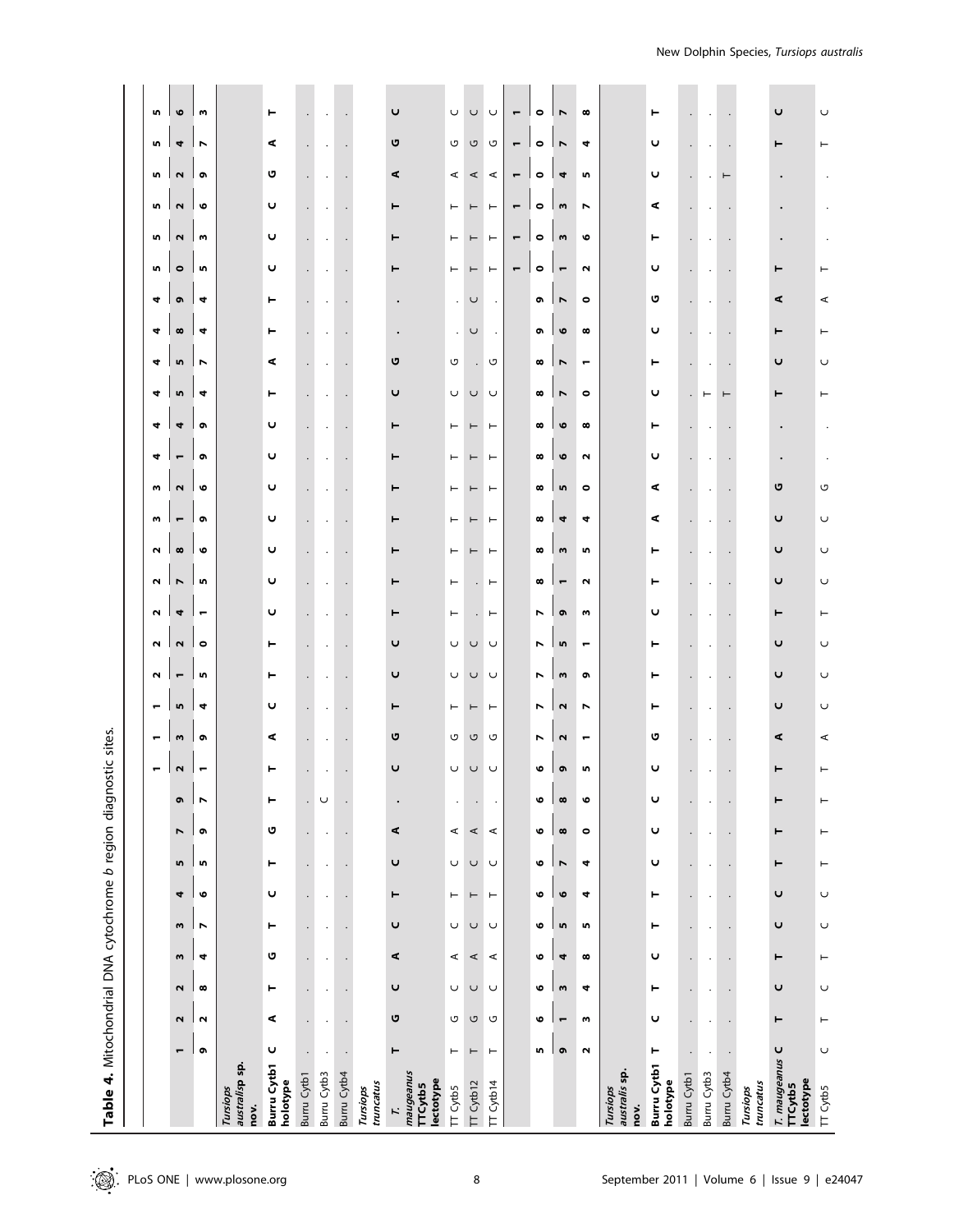| T Cytb12 C T C T C C                                                                                                                                                                                                                                                                                                                                                                                                                                                                              |  |  |  |  |  |  |  |  |  |  |  |  |  |  |  |
|---------------------------------------------------------------------------------------------------------------------------------------------------------------------------------------------------------------------------------------------------------------------------------------------------------------------------------------------------------------------------------------------------------------------------------------------------------------------------------------------------|--|--|--|--|--|--|--|--|--|--|--|--|--|--|--|
| T Cytb14                                                                                                                                                                                                                                                                                                                                                                                                                                                                                          |  |  |  |  |  |  |  |  |  |  |  |  |  |  |  |
| samples identified six unique haplotypes, three Tursiops australis sp. nov. and three T. truncatus, defined by 62 variable sites (59 transition substitutions, 3 transversion substitutions). Forty-eight fixed site differenc<br>Diagnostic sites separating south-east Australian Tursiops <i>custralis</i> sp. nov. (Burru) and T. truncatus (TT) for mtDNA cytochrome b, 1086 base sequence. Tursiops australis sp. nov. holotype given as the reference sequence<br>between the two species. |  |  |  |  |  |  |  |  |  |  |  |  |  |  |  |
|                                                                                                                                                                                                                                                                                                                                                                                                                                                                                                   |  |  |  |  |  |  |  |  |  |  |  |  |  |  |  |

New Dolphin Species, Tursiops australis

Discriminant function analysis (DFA) was used to determine whether cranial characteristics would distinguish the same groupings identified by the cluster analysis. The DFA scatterplot of canonical scores clearly show the three well separated 'groups' (Figure 1b). A posteriori classifications were 100% correct. Canonical Discriminant function weighting identified rostrum measures RWM and RW60, width measure GPOW (greatest postorbital width) and length measure TRIN (tip of the rostrum to internal nares) as important characters defining the groups (Table S7). Thirty-two of the 36 skull measures differed significantly between the 'groups' (Wilks'  $\lambda$  MANOVA,  $F_{66,18} = 12.839$ ,  $p<0.001$  (Table 2).

# External morphology

Hierarchical cluster analyses performed on 14 variables using 17 specimens clearly showed two highly supported groups (cophenetic correlation of 0.747) (Figure 2a).

DFA was also used on external characters to ascertain whether specimens were classified into the same groups as the cranial analyses. The histogram of dolphin specimens along the discriminant axis clearly show the two 'groups' well separated (Hotellings t2  $p = 0.022$ ) (Figure 2b). Again, *a posteriori* individual group assignments corresponded exactly. Discriminant function weighting showed several length measures (UJBH, UJEYE, UJGAP) and width of flukes (WFLU) as important characters defining the groups (Table S8). Nine measures of the 14 measures differed significantly between the 'groups' (Wilks'  $\lambda$  MANOVA,  $F_{11,2} = 64.32$ , p $< 0.001$ ) (Table 3).

# Molecular analyses: Mitochondrial DNA sequence data

Molecular analyses were limited to samples included in the cranial ( $n = 18$ ) and external ( $n = 17$ ) morphology analyses from south-east Australian samples (ten of the animals were represented in both cranial and external datasets). DNA data could not be obtained from QM skulls. From the 25 samples where DNA was available no T. aduncus mtDNA types were found.

# Cytochrome b

A 1086-base sequence of the mtDNA cytochrome  $b$  region was obtained from 18 samples representing both cranial and external morphology groups (Table S9). Six unique haplotypes were identified, three representing T. australis sp. nov. and three representing T. truncatus, defined by 62 variable sites (59 transition substitutions, 3 transversion substitutions). Forty-eight fixed site differences were noted between the two species (Table 4). Tursiops australis sp. nov. showed minimal intra-specific variation, with three variable sites, whilst T. truncatus showed more variation with 12 variable sites.

# Control region

A 418-base sequence of the mtDNA control region was obtained from 21 samples representing both cranial and external morphology groups (Table S9). Eight unique haplotypes were identified, three representing T. australis sp. nov. (two of which have previously been reported [13]) and five representing T. truncatus, defined by 30 variable sites (25 transition substitutions, five transversion substitutions and one single based insertion/ deletion), when also including haplotypes previously reported in Charlton et al [13]. Ten diagnosable fixed base pair differences were found between the species (Table 5). In a similar way to the cytochrome b region, T. australis sp. nov. showed less intra-specific variation (three variable sites) when compared to  $T$ . truncatus (13) variable sites). Genetic sequences from the current study have been deposited on GenBank (Table S10).

doi:10.1371/journal.pone.0024047.t004

ġ

10.1371/journal.pone.0024047.t00

Table 4.

Table 4. Cont.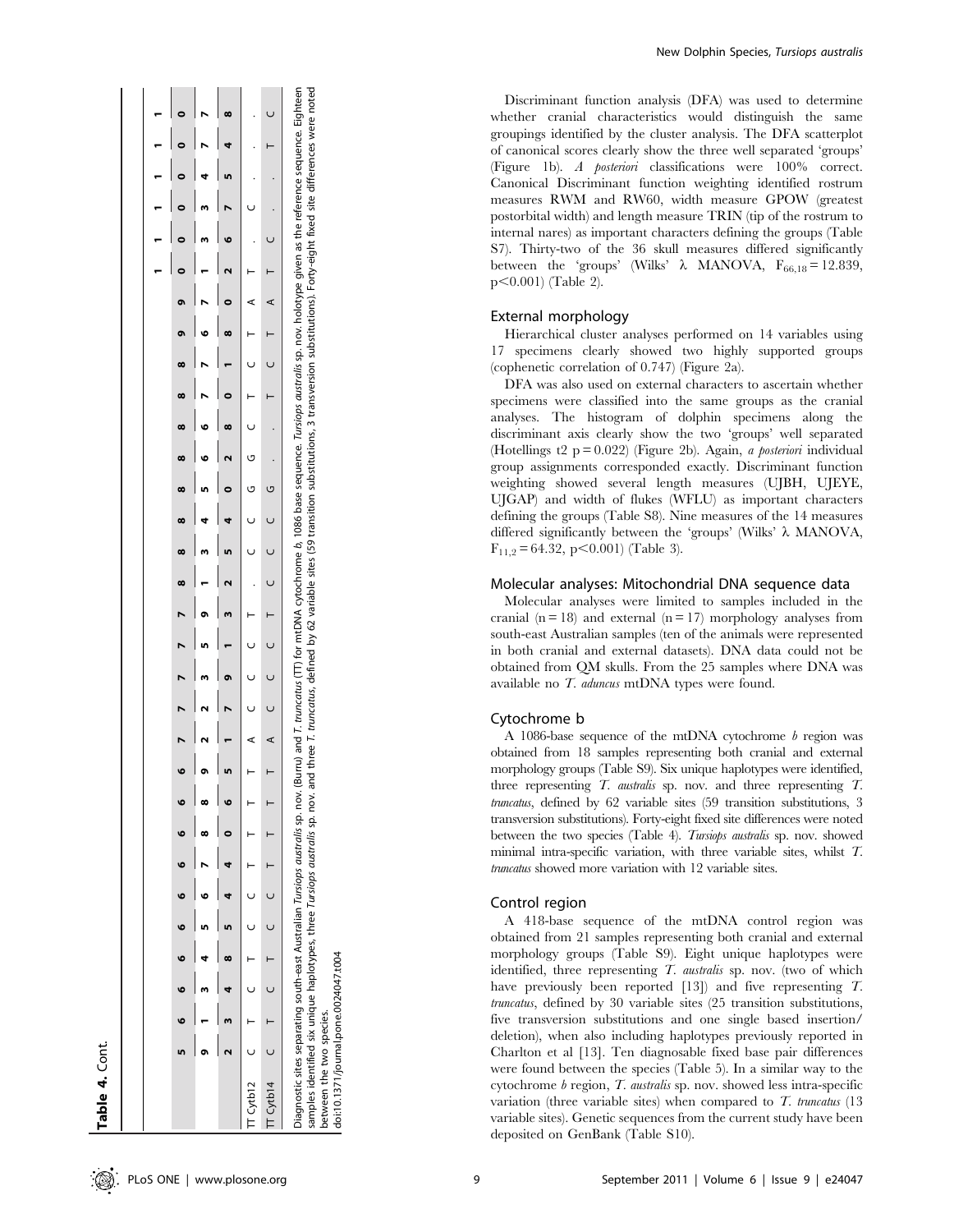Table 5. Mitochondrial DNA control region diagnostic sites.

|                                              |                      |                |                |              |                     |              |                |              |                      | 1                    | 1                    | $\mathbf{z}$         |                      |                      |              |         | 2            | 2                       | 2                       | 2                           | 2            | 2                       | 2            |   | 2              |              | 2            | з                    | 3                        | 3                       |
|----------------------------------------------|----------------------|----------------|----------------|--------------|---------------------|--------------|----------------|--------------|----------------------|----------------------|----------------------|----------------------|----------------------|----------------------|--------------|---------|--------------|-------------------------|-------------------------|-----------------------------|--------------|-------------------------|--------------|---|----------------|--------------|--------------|----------------------|--------------------------|-------------------------|
|                                              |                      | $\mathbf{1}$   | $\overline{2}$ | 6            | 6                   | 7            | 7              | 7            | 9                    | Ω                    |                      | 5                    |                      | 7                    | 7            | q       | $\Omega$     |                         | $\overline{\mathbf{2}}$ |                             | $\sqrt{ }$   | 4                       | 4            |   | 5              | 5            | 6            | 3                    | $\overline{ }$           | $\overline{ }$          |
|                                              | $\overline{ }$       | 3              | 9              |              | 9                   | 0            | $\overline{2}$ | 3            | 3                    | 7                    | $\overline{2}$       | $\overline{2}$       | 8                    | 8                    | 9            | 7       | 8            | $\overline{\mathbf{2}}$ | 8                       | U                           | 1            | $\overline{\mathbf{2}}$ | 5            | 6 | $\overline{ }$ | 8            | 6            | 3                    | 0                        | $\overline{\mathbf{1}}$ |
| <b>Tursiops</b><br>australis sp.<br>nov.     | T.                   | $\mathbf{r}$   | т              | $\mathsf{C}$ | C                   | G            | $\overline{A}$ | T.           | C                    | $\mathsf{C}$         | T                    | T.                   | $\mathsf{C}$         | $\mathsf{C}$         | $\mathbf{A}$ | T       | $\mathsf{C}$ | $\overline{A}$          | $\mathbf{A}$            | T                           | T.           | T.                      | T            | A | $\mathsf{C}$   | $\mathsf{C}$ | $\mathbf{A}$ | $\mathbf{T}$         | A A                      |                         |
| holotype<br>Burru CR6                        |                      |                |                |              |                     |              |                |              |                      |                      |                      |                      |                      |                      |              |         |              |                         |                         |                             |              |                         |              |   |                |              | $\bullet$    |                      |                          |                         |
| <b>BurruCR2</b>                              |                      |                |                |              |                     |              |                |              |                      |                      |                      |                      | Τ                    | $\ddot{\phantom{a}}$ |              |         |              |                         |                         |                             |              |                         |              |   |                |              |              |                      |                          |                         |
| <b>BurruCR6</b>                              | $\ddot{\phantom{0}}$ |                |                |              |                     |              |                |              |                      |                      |                      |                      |                      |                      |              |         |              |                         |                         |                             |              |                         |              |   |                |              |              |                      |                          |                         |
| <b>Burru CR8</b>                             | $\ddot{\phantom{0}}$ |                |                |              |                     | $\mathbf{r}$ |                |              |                      | $\cdot$              | $\cdot$              | $\blacksquare$       | $\blacksquare$       | $\cdot$              |              |         |              | $\blacksquare$          | $\cdot$                 | A                           | $\cdot$      | $\bullet$               | $\cdot$      |   |                |              |              |                      | $\bullet$                | $\bullet$               |
| Burru CR1*                                   | $\ddot{\phantom{0}}$ |                |                |              |                     |              |                |              |                      |                      |                      |                      |                      |                      |              |         |              |                         |                         |                             |              |                         |              |   |                | Т            |              |                      |                          | $\bullet$               |
| BurruCR3*                                    | $\ddot{\phantom{0}}$ |                |                |              |                     |              |                |              |                      |                      |                      |                      |                      |                      |              |         |              |                         |                         |                             |              |                         |              |   |                |              | G            |                      |                          | $\bullet$               |
| BurruCR7*                                    |                      |                |                |              |                     |              |                |              |                      | $\ddot{\phantom{a}}$ |                      |                      |                      |                      |              |         |              |                         |                         |                             |              |                         |              |   |                |              |              | $\cdot$              |                          | $\cdot$                 |
| <b>Tursiops</b><br>truncatus                 |                      |                |                |              |                     |              |                |              |                      |                      |                      |                      |                      |                      |              |         |              |                         |                         |                             |              |                         |              |   |                |              |              |                      |                          |                         |
| T. maugeanus C<br>lectotype<br><b>CRTT29</b> |                      |                |                | т            |                     | Α            | G              | C            |                      | т                    | $\ddot{\phantom{0}}$ | C                    | $\cdot$              | т                    | G            | $\cdot$ | т            | C                       | $\mathsf{C}$            | $\sim$                      | C            | $\mathsf{C}$            | $\mathsf{C}$ | C |                |              |              |                      |                          | G                       |
| CRTT <sub>1</sub>                            | $\mathsf{C}$         | $\overline{A}$ |                | Т            | $\blacksquare$      | $\mathsf{A}$ | G              | C            | $\ddot{\phantom{a}}$ | $\mathsf{T}$         | $\ddot{\phantom{a}}$ | $\blacksquare$       | $\Box$               | $\mathsf{T}$         | G            | $\Box$  | T            | C                       | C                       |                             | C            | C                       | C            | C |                |              |              |                      |                          | G                       |
| CRTT <sub>2</sub>                            | $\mathsf{C}$         |                | C              | T.           | $\mathcal{L}^{\pm}$ | A            | G              | C            | $\sim$               | Τ                    | $\sim$               | $\epsilon$           | $\ddot{\phantom{a}}$ | T                    | G            | $\sim$  | T            | C                       | $\mathsf C$             | $\mathcal{L}_{\mathcal{A}}$ | $\mathsf{C}$ | C                       | C            | C |                |              | $\mathbf{r}$ | $\ddot{\phantom{a}}$ | $\overline{\phantom{a}}$ | G                       |
| CRTT14                                       | C                    |                |                | T.           | $\sim$              | $\mathsf{A}$ | G              | $\mathbf{r}$ | $\blacksquare$       | $\mathsf{T}$         | C                    | $\ddot{\phantom{a}}$ | $\mathcal{L}$        | $T$ .                |              | C       | $\sim$       | C                       | $\mathsf{C}$            | $\overline{\phantom{a}}$    |              |                         | ۰            | C | ⊕              |              |              | C                    | $\sim$                   | $\bullet$               |
| CRTT28                                       | C                    |                |                | Τ            | T                   | Α            | G              | $\mathbf{r}$ |                      | Τ                    | C                    | $\epsilon$           |                      | $\mathsf T$          | $\mathbf{r}$ | C       | $\sim$       | C                       | C                       |                             |              |                         |              | C | $\top$         |              |              | C                    |                          | $\overline{a}$          |

Diagnostic sites separating south-east Australian Tursiops australis sp. nov. (Burru) and T. truncatus (CRTT) for mtDNA control region, 418 base sequence. Tursiops australis sp. nov. holotype given as the reference sequence. Twenty-one samples identified eight unique haplotypes, three Tursiops australis sp. nov. and five T. truncatus, defined by 30 variable sites (25 transition substitutions, 5 transversion substitutions and one single based insertion/deletion); with the inclusion of four additional T. australis haplotypes (\*) from Charlton et al. (2006). Ten diagnosable fixed site differences were found between the species. doi:10.1371/journal.pone.0024047.t005

# Concordance between morphological and molecular groups

In order to assess which species the morphological 'groups' genetically represented, the individual's mitochondrial DNA haplotype were overlaid on both cranial and external morphological datasets (samples highlighted by  $\star$  in Figure 1a & 2a). The two distinct 'groups' from south-eastern Australian specimens concurred perfectly with Tursiops australis sp. nov. (Group 1) and southern form  $T$ , truncatus (Group 2) (Figure 1 & 2).

#### Tursiops maugeanus specimens

As stated, cranial and external morphology analyses presented several distinct groups. In all cases Group 1 incorporated the female T. maugeanus specimen (QVMAG#1365) and Group 2 incorporating the male  $T$ . maugeanus specimen (QVMAG#1360) (Figure 1a). MtDNA sequences (cytochrome b and control region) place the female T. maugeanus (QVMAG 1365) within Tursiops australis sp. nov. and the male  $T$ . maugeanus holotype (QVMAG 1360) within  $T$ . truncatus (Table 4 and 5; Figure 3).

# Phylogenetic analyses

Phylogenetic reconstructions by Maximum Parsimony (MP), Neighbour-joining (NJ) and Bayesian analyses showed Tursiops australis sp. nov. clearly distinct from both Tursiops species, and in a monophyletic clade outside of any reported genera (Figure 3a & b). MP and NJ analysis methods showed very similar topologies, with minor discrepancies overall. As such we present here a consensus tree of the ML and NJ analysis of the mtDNA control region (Figure 3a). The tree was characterised by low level of resolution for most nodes, however bootstrap support for differentiation of each species was more robust (Firgure3a). Bayesian inference analysis showed only one slight variation in topology with the placement of Sousa chinensis (Figure 3b). Both ML and NJ phylogenetic reconstruction show a sister relationship to Stenella longirostris, whilst Bayesian analyses showed a sisters relationship to S. longirostris and also Lagenodelphis hosei.

# Nomenclatural Acts

The electronic version of this document does not represent a published work according to the International Code of Zoological Nomenclature (ICZN), and hence the nomenclatural acts contained in the electronic version are not available under that Code from the electronic edition. Therefore, a separate edition of this document was produced by a method that assures numerous identical and durable copies, and those copies were simultaneously obtainable (from the publication date noted on the first page of this article) for the purpose of providing a public and permanent scientific record, in accordance with Article 8.1 of the Code. The separate print-only edition is available on request from PLoS by sending a request to PLoS ONE, Public Library of Science, 1160 Battery Street, Suite 100, San Francisco, CA 94111, USA along with a check for \$10 (to cover printing and postage) payable to ''Public Library of Science''.

In addition, this published work and the nomenclatural acts it contains have been registered in ZooBank, the proposed online registration system for the ICZN. The ZooBank LSIDs (Life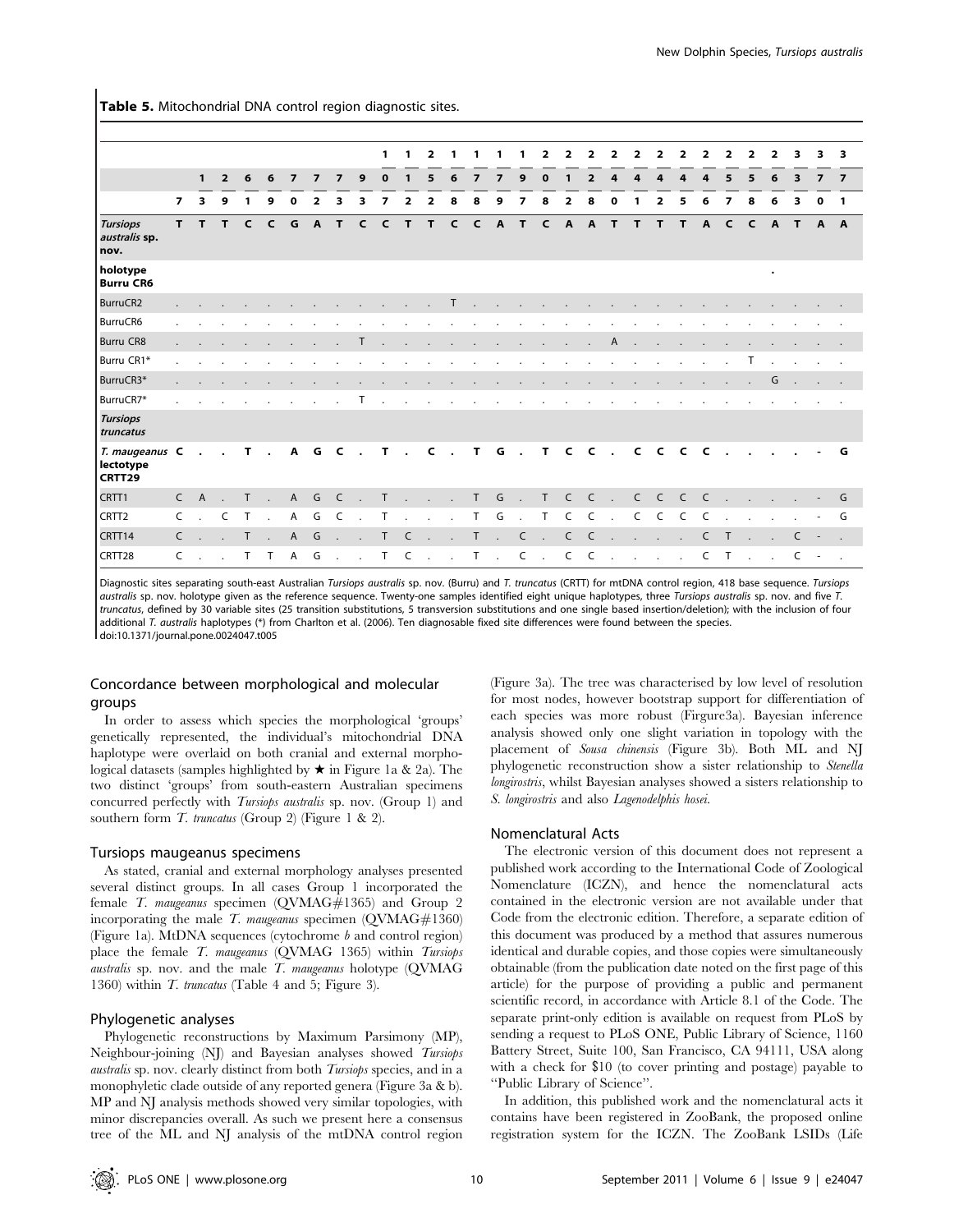

Figure 3. Phylogenetic analysis of the mtDNA control region haplotypes (A–B). Haplotypes specific to the study are denoted by  $\star$ red = Tursiops australis sp. nov., blue = T. truncatus. (A) Consensus tree obtained by Maximum Likelihood and Neighbour-joining methods from mtDNA control region haplotypes. Tree is rooted with the outgroup Lagenorhynchus acutus. Bootstrap values >50% are indicated (1000 replicates: ML left value; NJ right value)(intra-species specific values not reported). (B) Majority rule consensus tree from Bayesian reconstruction (MRBAYES) with posterior probabilities branch support values. doi:10.1371/journal.pone.0024047.g003

Science Identifiers) can be resolved and the associated information viewed through any standard web browser by appending the LSID to the prefix ''http://zoobank.org/''. The LSID for this publication is urn:lsid:zoobank.org:pub:9A469754-EFA0-499E-AF4C-772331B34025.

TAXONOMIC TREATMENT. In our quantitative and qualitative morphological and molecular comparisons of the designated southern form T. maugeanus syntypes together with specimens from numerous strandings over the past century, it is clear that the two syntype specimens of  $T$ . maugeanus comprise two different species (Figure 1a; Table 4 & 5). In all cases, morphological and molecular, the male (QVMAG 1360) concurred with the southern hemisphere  $T$ . truncatus, while the female (QVMAG 1365), concurred with the undescribed species, SABD.

To clarify the taxonomy of  $T$ . maugeanus we identified two alternative taxonomic treatments. One option was to designate the female as the lectotype of  $T$ . maugeanus and thus resurrect the name; with this option, the paralectotype male would simply be subsumed under T. truncatus. However, Scott's handwriting on the specimen label of the male, as well as his own extensive published and unpublished notes (held at QVMAG), make it clear that the species he envisaged was based on the male. Therefore, and given the current uncertain state of relationships within Delphininae [4,5,6], if it is someday demonstrated that the southern form of  $T$ . truncatus

sensu Scott and Lord [19] and Iredale and Troughton [21] is distinct from the northern form, and if the female retained the name, our action would leave the name  $T$ . maugeanus, in essence, assigned to the wrong form. The other option was to designate the male as the lectotype of  $T$ . maugeanus, and leave it as a questionable junior synonym of T. truncatus for now; with this option, the paralectotype female would then be left without an identity.

After considerable consultation, we are convinced that the most conservative and stable approach is the second option above, thus leaving T. maugeanus as the appropriate available name for the southern form of T. truncatus, should it be found distinct from the northern. We anticipate that this is likely to occur, given the historical conclusions [19,21] and in light of the recent designation of the T. aduncus holotype [34] whereby the South African Indo-Pacific form would be the name bearer of  $T$ . *aduncus*, leaving the western Pacific/Southeast Asian form T. aduncus possibly requiring a new name [34]. This then leaves the female paralectotype specimen, and the species she represents, needing a formal identity and thus also becomes available to be the holotype of the new species.

# REVISED TAXONOMY OF TURSIOPS MAUGEANUS as TURSIOPS. TRUNCATUS

Order Cetacea Brisson, 1762 Family Delphinidae Gray, 1821 Subfamily Delphininae sensu LeDuc, 1999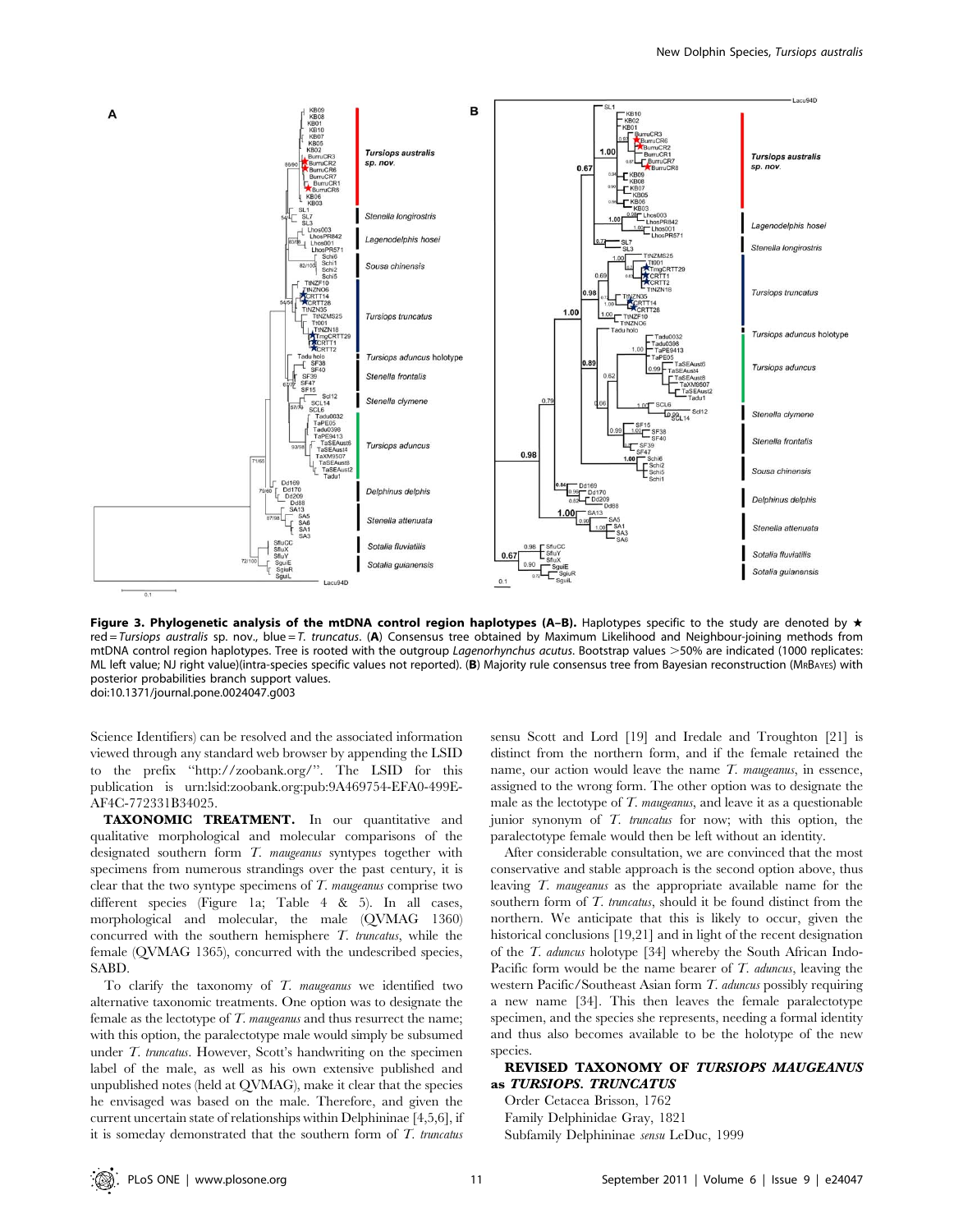

Figure 4. Direct visual comparison of cranial morphology (A-C). Tursiops truncatus (a: representing Group 2 of multivariate analyses QVMAG#1360, as lectotype of T. maugeanus); and Tursiops australis sp. nov. (b: representing Group 1of multivariate analyses QVMAG #1365, holotype). (A) Skulls are shown in dorsal view, note maxilla- premaxilla. (B) Ventral view, location of pterygoids and palatine noted (shown magnified in  $C$ ). (C) Views of the pterygoids and palatine regions red = palatine length, blue = palatine suture angle. doi:10.1371/journal.pone.0024047.g004

#### Genus Tursiops Gervais, 1855

#### Tursiops maugeanus Iredale and Troughton, 1934

## Synonomy

Tursiops tursio, southern form male. – Scott and Lord 1919: 96, pl. XXIII–XXV [in part]

Tursiops maugeanus - Iredale and Troughton 1934: 68, nom. nov. for T. tursio (southern form) Scott and Lord 1919 [in part].

Tursiops truncatus - Möller et al. 2008: 676; Kemper 2004: 42; Perrin 2009.

#### Lectotype here designated

QVMAG 1360, Cataract Gorge, Launceston, Tasmania, Australia, 1902.

#### Paralectotype

QVMAG 1365, Hobblers Bridge, North Esk River 5 km upstream from Tamar River, 11 November 1914; misidentified and does not in fact belong to  $T$ . maugeanus (= southern form of  $T$ . tursio), but represents an entirely new form requiring a separate name.

#### Revised Diagnosis

Body large, robust (mean 2.95 m in length; range 2.83–3.02 m); with a short rostrum (mean 11.6 cm; range 11–12.5 cm); with tall

and falcate dorsal fin (mean 29 cm in height; range 23.5–34 cm); with two-banded colouration dorsally slate grey-black, ventrally off-white; lacking a pale shoulder blaze and ventral spotting. Skull is large and robust (mean 527.88 mm; range 505.5–547 mm), the rostrum is short (mean 143.05 mm; range 136.29–158.89 mm) and wide across all measures (Table 2), with shape of the suture between the palatine and maxilla being shallow triangular or flattened (mean 42.18 mm; range 23.88–57.84 mm); ratio between the pterygoids and palatine is approximately 2:1; with obvious 'pinched' appearance where the maxilla transitions into the premaxilla (Figure 4). On average has 90 teeth (22 lower left; 22 lower right; 23 upper left; 23 upper right).

#### Molecular diagnostic characters

See below comparison with Tursiops australis sp. nov.

# Remarks

Concordant results from multiple independent data sets suggest that the syntype specimens of Tursiops maugeanus belong to two different species (Figure 1; Table 4 & 5). The male lectotype specimen of T. maugeanus is identical in its morphological and molecular features to the offshore southern form of T. truncatus (Figure 1; Table 4 & 5). Therefore, we provisionally regard T. maugeanus as a junior synonym of  $T$ . truncatus under the current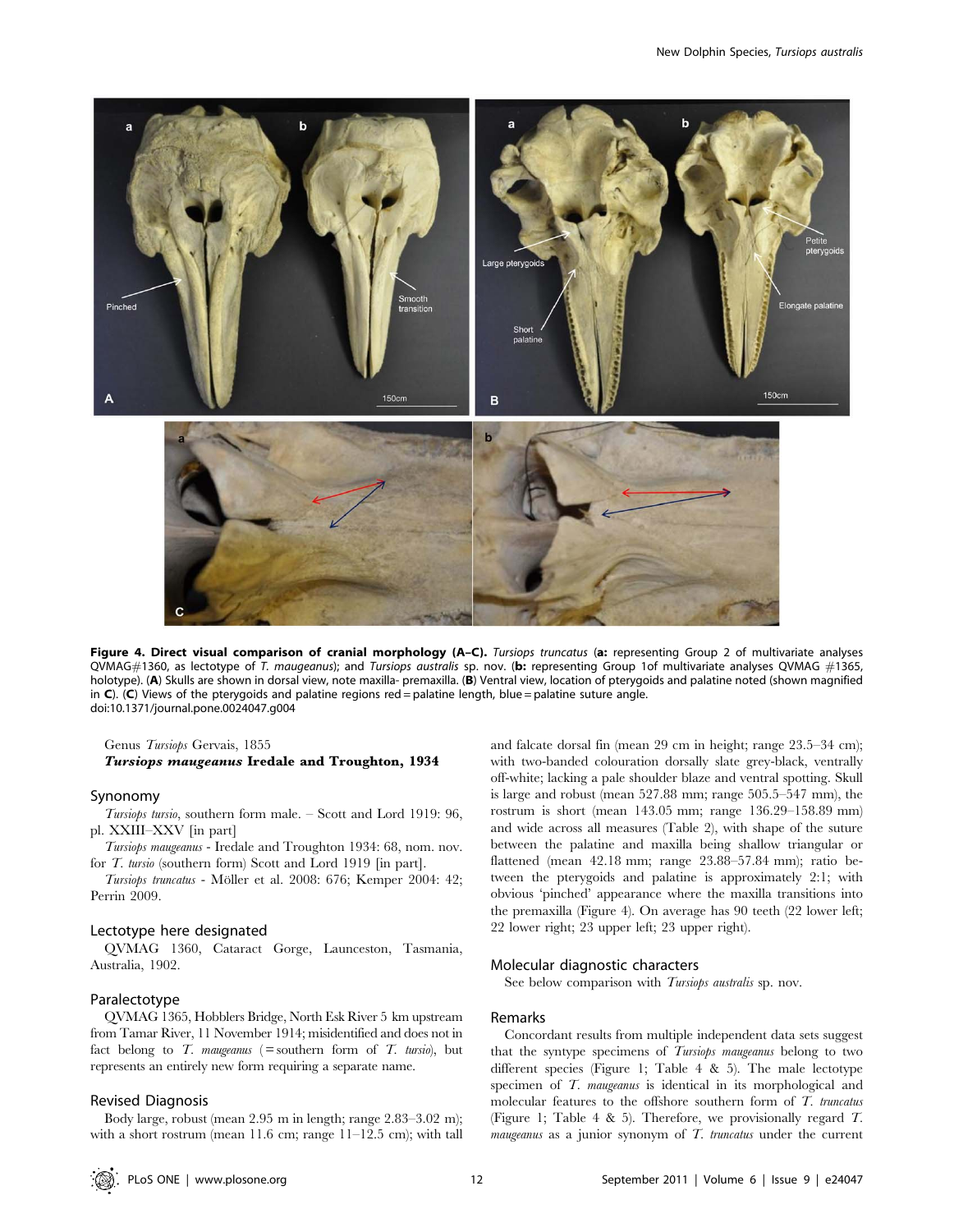

Figure 5. Tursiops australis sp. nov. external morphology and colouration (A–C). (A and B) Distinct tri-colouration, extension of ventrum white above eye, dorsal blaze, 'stubby' rostrum and falcate dorsal fin. (C) View of 'stubby' rostrum. doi:10.1371/journal.pone.0024047.g005

taxonomic system. If the southern form of T. truncatus (hereafter referred as s.f. T. truncatus) is demonstrated to be a different species or subspecies from the northern form, the appropriate available name for the southern form would be  $T$ . maugeanus. The female paralectotype, which does not belong to  $T$ . maugeanus, is treated below.

#### TAXONOMY OF NEW SPECIES.

Order Cetacea Brisson, 1762 Family Delphinidae Gray, 1821

Subfamily Delphininae sensu LeDuc, 1999 Genus Tursiops Gervais, 1855 Tursiops australis sp. nov. urn:lsid:zoobank.org:act:54BA663A-BDE6-4E12-A9D2- 84F6793EF4EA

Figure 4 & 5

# Synonomy

Tursiops tursio, southern form; female. - Scott and Lord 1919: 96, pl. XXIII–XXV [in part].

Tursiops maugeanus - Iredale and Troughton 1937: 68, nom. nov. for T. tursio (southern form) Scott and Lord 1919 [in part].

Tursiops sp. - Scarpaci et al. 2003: 342; Warren-Smith and Dunn 2006: 357.

Victorian coastal bottlenose dolphin - Charlton et al. 2006: 173. Southern Australian Bottlenose Dolphin - Möller et al. 2008: 676; Owen et al. 2011.

South Australian T. truncatus - Kingston et al. 2009:4.

Tursiops truncatus - Ross and Cockcroft 1990: 124.

Tursiops aduncus – Kemper 2004: 42.

Not Tursiops truncatus (Montagu, 1821): 75, pl. III.

Not Tursiops tursio (Fabricius, 1780): 49.

Not Tursiops aduncus (Ehrenberg, 1832)

#### Etymology

Species name, australis, is in reference to the species link with Australia and is Latin for 'southern'.

# Holotype

QVMAG 1365, Hobblers Bridge, North Esk River 5 km upstream from Tamar River, 11 November 1914; previously published as the female of the southern form of Tursiops tursio by Scott and Lord, 1919, later named Tursiops maugeanus Iredale and Troughton, 1934. Repository location: Queen Victoria Museum and Art Gallery, Launceston, Tasmania, Australia.

#### Paratypes

Monash MU210108, Beaumaris, Port Philip Bay, VIC, 21 Jan 2008; male. Monash MU230108, Point Henry, Geelong, VIC, 23 Jan 2008; male. MV C29579, Western Beach, Geelong, VIC, 14 Oct 1985; female. MV C29587, Kennedy's Point, Westernpoint Bay, VIC, 1 Jun 1992; male. MV C29667, Ocean Grove, VIC, 8 Jan 1987; female. MV C24944, Elwood, VIC, 2 Jun 1967; female. MV C28760, Sandringham, VIC, 13 Nov 1992; sex unknown. MV C29580, Murrells Beach, VIC, 17 Jan 1986; male. MV C29577, Safety Beach, VIC, 23 Jul 1985; female. MV C29586, Rippleside, VIC, 27 Jul 1991; male. MV C35986, Mitchell River, VIC, 4 Apr 2006; female. MV C35987, Hollands Landing, VIC, 21 Jul 2006. MV C35965, Lake Wellington, VIC, 14 Dec 2006; male. MV C35968, Poddy Bay, VIC, 30 Aug 2006; male. MV C35985, Blonde Bay, VIC, 1 Dec 2006; male. MV C35966, Lake Wellington, VIC, 14 Dec 2006; male. MV C36750, Paynesville, VIC, 4 Nov 2007; male. MV C29506, Sorrento, VIC, 16 Apr 1994; female. TMAG A1759, Marion Bay, TAS, 21 Feb 2003; unknown sex.

#### Type Locality

North Esk River, 5 km upstream from Tamar River at Hobblers Bridge, Launceston, Tasmania (type locality), Port Phillip Bay and Gippsland Lakes, Victoria, Australia.

# Diagnosis

External morphology. Tursiops australis is smaller (mean 2.57 m in length; range  $2.27-2.78$  m) than s.f. *T. truncatus* (mean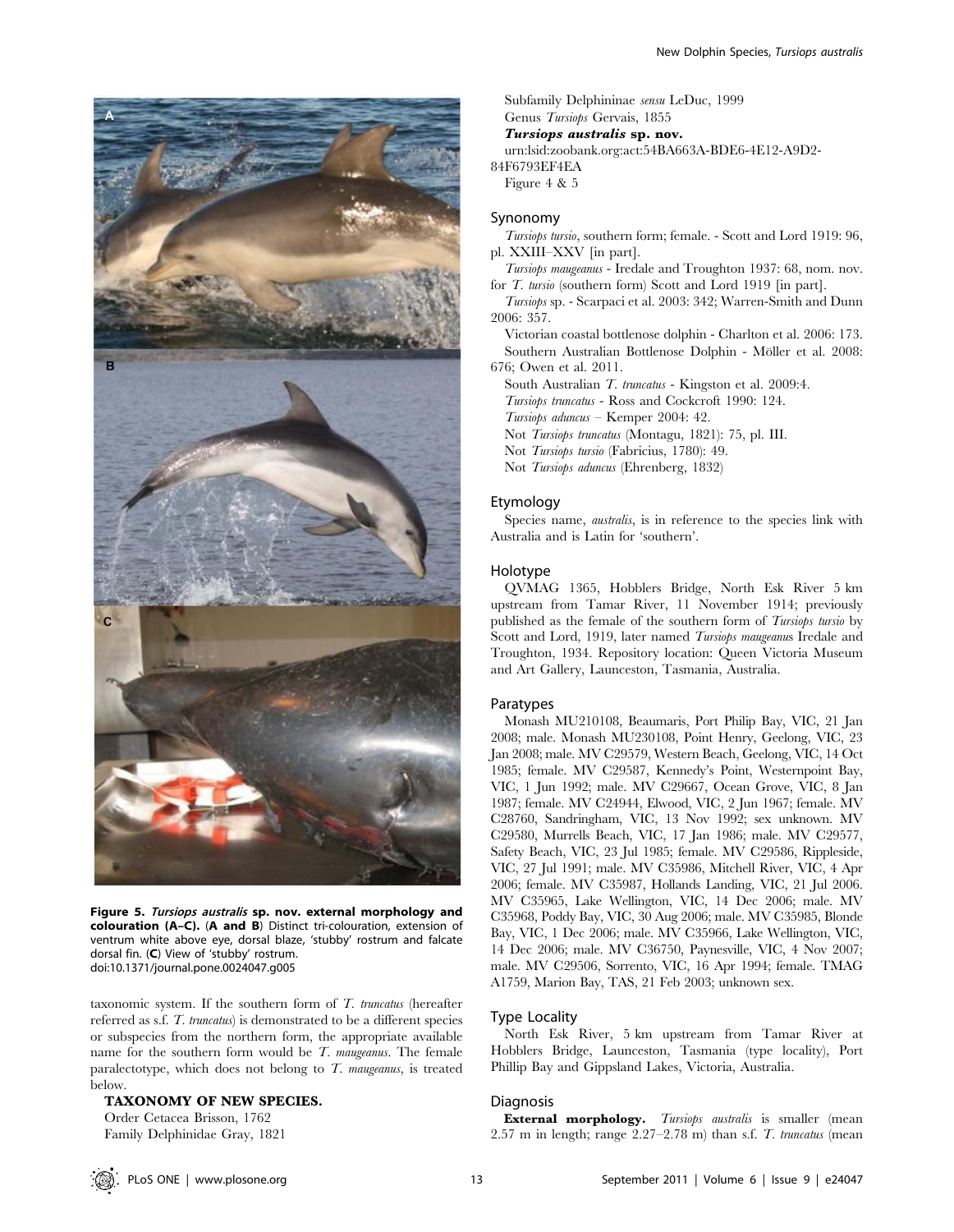2.95 m in length; range 2.83–3.02 m) (Table 3), larger than T. aduncus (mean 2.25 m in length; range 140–268 m [11]). Rostrum is smaller and 'stubbier' (mean 10.8 cm; range 9.4–12 cm) than T. *aduncus* (mean 13.4 cm; range 8.8–15.5 cm [11]), similar to s.f.  $T$ . truncatus (as above). Dorsal fin is falcate like  $T$ . truncatus, c.f. the small triangular fin of T. aduncus. Tursiops australis has a tri-banded colouration grading conspicuously as follows: dark bluish-gray dorsally and on the sides of the head and body; light gray along the midline, extending as a pale shoulder blaze on the flank below the dorsal fin; and off-white ventrally, extending over the eye and above the flipper in some individuals; without ventral spotting (Figure 5).

# Skull morphology

The skull is more 'petite' than s.f. T. truncatus. Average skull length (CBL) is 493.58 mm (range 470–513 mm) smaller than that of s.f.  $T$ . truncatus (as above) and larger than  $T$ . aduncus (mean 441 mm; range 424–455 mm). Across all measures the rostrum is wider and shorter than T. aduncus (Table 2). The palatine is long (mean 55.98 mm; range 45.27–63.85 mm) and the shape of the suture between the palatine and maxilla is an elongated triangular shape, in contrast to s.f. T. truncatus and T. aduncus shallow triangular or flattened shape (mean 42.18 mm; range 23.88–57.8 mm and mean 41.42; range 31.36–47.13 respectively) (Table 2 and Figure 4). The ratio between the pterygoids and palatine observed in T. australis is approximately 1:1, c.f. 2:1 for s.f. T. truncatus. On average T. australis has 94 teeth (23 lower left; 23 lower right; 24 upper left; 24 upper right). Teeth are long and conical, with older Gippsland Lakes and Tasmanian animals exhibiting substantial wear in the front and back teeth. The maxilla is flattened and smoothly transitional into the premaxilla toward the base of the rostrum, lacking the obvious the 'pinched' appearance of s.f. T. truncatus (Figure 4).

#### Molecular diagnostic characters

Tursiops australis differs from s.f. T. truncatus significantly at 58 diagnosable fixed base pairs across two mtDNA gene regions, 48 fixed site differences in a 1086-base sequence of the mtDNA cytochrome b region (Table 4) and 10 differences along a 418-base sequence of the mtDNA control region (Table 5).

#### Common Name

We propose the common name 'Burrunan Dolphin' for Tursiops australis. 'Burrunan' is an Australian aboriginal name given to dolphins (used in the Boonwurrung, Woiwurrung and Taungurung languages) meaning ''name of a large sea fish of the porpoise kind'' [47]. One of the two only known resident populations of  $T$ . *australis* is in Port Phillip Bay where the Boonwurrung people have documented their existence for over 1000 years.

# Distribution

South-eastern and southern Australian coastal waters, including Victoria, Tasmania and South Australia (Figure S1).. Two known resident populations of T. australis occur in Victoria; Port Phillip Bay (est. 90 animals [26]) and the Gippsland Lakes [13] where we estimate  $\sim$  50 animals). Tursiops australis haplotypes have also been documented from dolphins in eastern Tasmanian waters [14] and coastal regions of South Australia in the Spencer Gulf region and west to St. Francis Island [14,48]. No T. australis haplotypes have been reported north of the Victoria/ New South Wales border, or west of St. Francis Island, South Australia.

# **Discussion**

Here we present clear and consistent molecular and morphological differences thus demonstrating the existence of a new species of dolphin in south-eastern Australian waters.

#### Relationships of Tursiops australis with other taxa

Morphological analyses reveal the new species and the two recognised Tursiops species differ in quantitative and qualitative cranial characters and in external morphology. The combination of overall size of the adult body, rostrum length and width, tall and falcate dorsal fin, the distinctive tri-colouration patterning and the extension of the white ventrum extending over the eye in T. australis (Figure 5; Table 3) differ conspicuously from the two recognised Tursiops species in Australian waters.

Cranial comparisons between T. australis and T. truncatus from south-eastern Australia and T. aduncus from Queensland, Australia (current study) show significant differences across multiple measures (Table 2). The three species grouped separately using multiple forms of statistical analyses (Figure 1 and S2). Tursiops australis overall size and shape of the skull is somewhat intermediary between the two recognised Tursiops species, however there are only a few characters that overlap in their range (Table 2). Two particular qualitative cranial characters, the shape of the suture between the palatine and maxilla (quantifiable by a ratio between the length of the pterygoids and palatine), and the smooth transition between the maxilla and pre-maxilla region (Figure 4) are clearly diagnostic of T. australis. When comparing T. australis to T. aduncus there is also clear differences. Tursiops australis shows a longer and wider skull to  $T$ .  $aduncus$  holotype specimen [34] and to reported T. aduncus from both South African and Chinese water [32] (Table S11). In addition the  $T$ . aduncus rostrum is significantly narrower across all measures and has more teeth (Table 2 and Table S11).

Further, animals grouped by external and cranial morphometrics as either T. australis or s.f. T. truncatus were in every case identified to the same group determined using molecular analysis (Figure 1). Charlton et al. [13] found high mtDNA control region sequence divergence between the new species and Tursiops truncatus (5.5%) and between the new species and T. aduncus (9.1%). Using mtDNA cytochrome  $b$ , Möller et al. [14] reported between 5.5% and 7.7% divergence between the new species and  $T$ . truncatus. This is larger than between  $T$ . truncatus and T. aduncus (3.2%–5.8%) [14], and between several other delphinid species that are grouped in the same genus, such as between Lagenorhynchus obscurus and L. obliqidens (1.22%) [49], Delphinus delphis and D. capensis (1.09%) [50], and between the recently described Sotalia fluviatilis and S. guianensis (2.5%) [2], and Orcaella heinsohni and O. brevirostris (5.9%) [3]. We show this divergence is supported by clear diagnostic fixed sequence differences between T. australis and s.f. T. truncatus (cytochrome  $b = 48$  fixed differences; control region = 10 fixed differences; Table 4 and 5 respectively). In addition, Möller et al [14] examined the new species (designated mtDNA clusters) using multiple nuclear markers and found evidence for complete reproductive isolation of the new species to both T. truncatus and T. aduncus. This high level of genetic divergence, complete reproductive isolation and the ambiguity of placement within any recognised genera strongly indicate that these coastal dolphins are not simply ecotypes of either recognised Tursiops species but are in fact representative of a new species. Irreversible divergence and distinct evolutionary trajectory of T. australis from recognised Tursiops species appears indisputable based on these multiple non-overlapping data sets.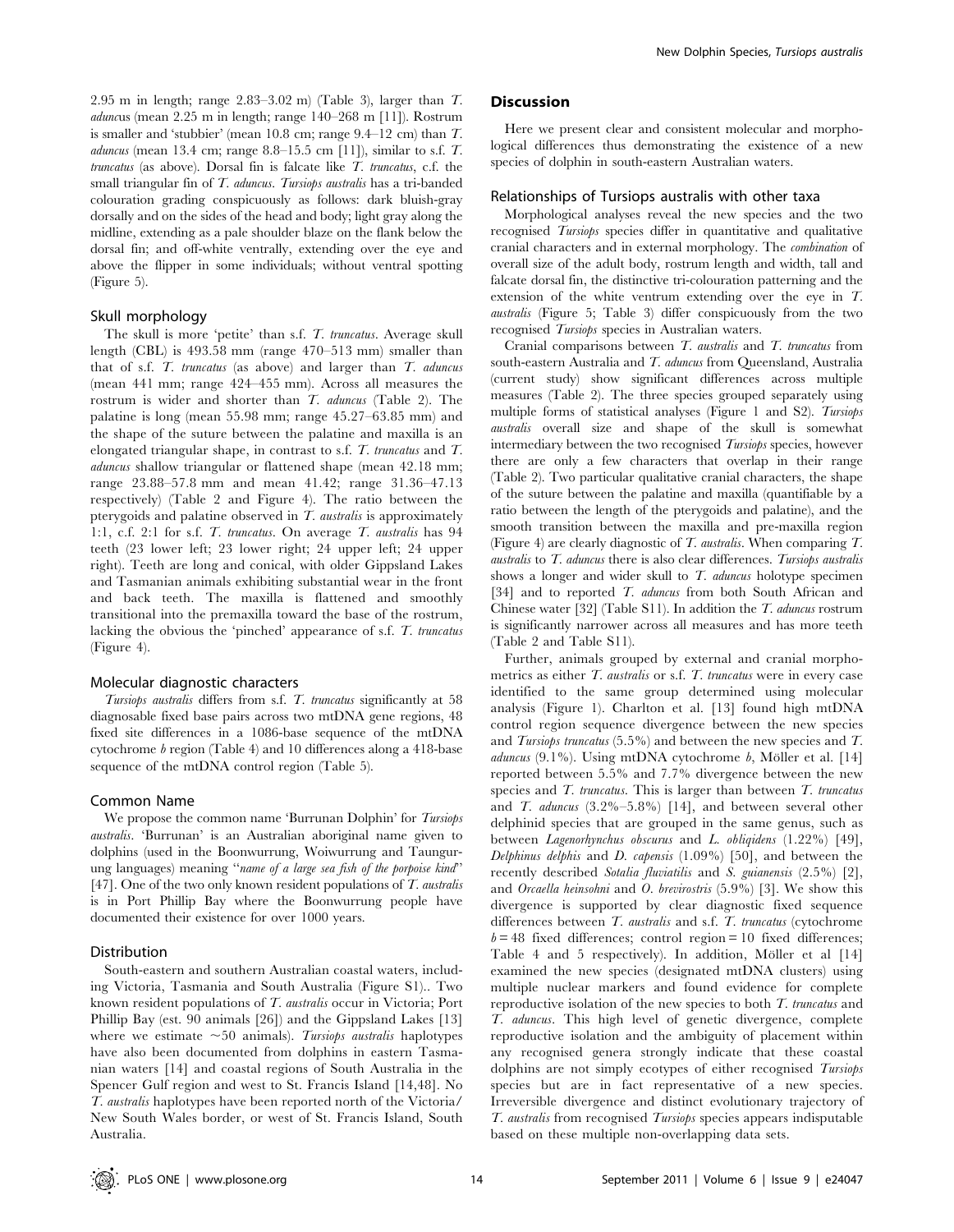# Polyphyly of Tursiops

As previously discussed, numerous studies have demonstrated that Tursiops is polyphyletic [5,12,13,14,15]. When assessing the phylogenetic relationships of T. aduncus, using the mtDNA cytochrome b and the control region, the sister taxa most commonly suggested is D. delphis and S. coerueloalba [5,13,14], in addition Möller et al.  $[14]$  has also suggested S. *clymene* and S. frontalis are also sister taxa. However based on mtDNA control region Kingston et al. [51] does not show the sister relationship between D. delphis and T. aduncus and based on AFLP places T. aduncus with L. hosei (using Nei-Lei neighbour joining anlaysis). Regardless of the DNA region used and phylogenetic analysis performed T. truncatus forms a separate clade from T. aduncus [5,12,13,14,51].

In this study we have also shown that *Tursiops* in polyphyletic, with  $T$ . *aduncus*,  $T$ . *truncatus* and  $T$ . *australis* on three independent lineages. Using all three phylogenetic analyses, the placement of T. australis is outside of both Tursiops species, with a sister relationship to S. longirostris (using ML and NJ methods) and additionally L. hosei using Bayesian inferences. Möller et al. [14] using mtDNA cytochrome b suggests the same sister relationships.

# Alternative taxonomies

Unlike other recently recognised species, Orcaella heinsohni [3] and Sotalia guianensis [2] where the classification within pre-existing genera was clear, this species based on multiple molecular regions [4,13,14] does not associate unambiguously with any existing genus. Whilst, as the discussed, the genus *Tursiops* is currently accepted as polyphyletic, Kingston et al. [4] states there is no support for a close genetic relationship between the two recognised Tursiops species, despite the morphological similarities, and along with others, calls on a review of not only the genus Tursiops but of family Delphinidae [4,5,12]. Natoli et al. [12] also raising the issue of generic affinities of Tursiops, more specifically the South African adunucus-type with the reported closeness to D. delphis, however no attempt was made at resolving the generic affinities. Given this current state of taxonomic uncertainty we believe that the most conservative approach at this time is to classify the new species in genus *Tursiops*, pending revision. We further believe that once revision of the Delphinidae is conducted, it is likely that this new species will be shown to represent a unique genus; if that is the case, we believe the genus name Tursiodelphis would be appropriate (from the Latin 'tursio', meaning 'porpoise', and Greek 'delphis', meaning 'dolphin').

In contrast, a number of nuclear DNA regions were also investigated in this study (data not shown). They include intron regions; CHRNA (283 bp) and POLA (330 bp) [52] and anonymous nuclear regions; Del10 (346 bp), Del 12 (575 bp) and Del 16 (533 bp) [53] for 19 individuals from T. australis, T. truncatus, T. aduncus and L. hosei (with species identification based on mtDNA regions). Of the five intron regions, four suggested no differentiation between the four species however one region (Del12) showed consistent species specific differences, defined by 3 variable sites (all transition substitutions). A possible explanation for this lack of differentiation may be due to the slower evolving nuclear regions, the rapid radiation of the delphinids (as also highlighted also by the current confused state of many generic affinities of dolphins [5,12,15]) and thus the potential of recent shared ancestry of these species. Caballero et al. [15] found significantly less parsimonious informative characters at each of the nine intron regions in comparison to each of the mtDNA control region and cytochrome  $b$ . In addition, the small samples size, taxa examined and lack of available Delphinidae GenBank submitted intron sequences for comparison may also be the limiting factor for species differentiation in this case. Larger sample

sizes and greater representation from multiple taxa across Delphinidae would clearly be required to investigate generic affinities further, however, the clear and consistent morphological and molecular differentiation presented in this paper clearly support species level distinction.

#### Additional evidence

An additional line of evidence for separation of T. *australis* and s.f. T. truncatus is provided in Owen et al. [27] using stable isotope signatures of both species. Owen et al. [27] indicated T. australis (noted as SABD) was distinct from s.f. T. truncatus (noted as common bottlenose dolphin CBD), with s.f. T. truncatus having significantly lower values for  $\delta^{13}C$  and  $\delta^{15}N$  compared to T. *australis*. They conclude this distinction of the stable isotope signatures between the two species strongly indicates they forage in different areas and are likely to feed on different prey, thus providing an additional line of evidence for the recognition of T. australis.

### Conservation value

Whilst, as previously discussed, there is an urgent requirement to undertake a full review of the Delphinidae Family, this manuscript is an important step in this review. This new species has erroneously been 'labelled' Tursiops truncatus and T. aduncus, of which we have demonstrated with clear and consistent evidence that it is neither. In addition, these dolphins have been 'living under the eye' in a well populated urban environment, have been the focus of multiple researchers and due to the multi-disciplinary approach taken in the manuscript we have been able to formally identify this species, thus highlighting the 'need' for other such studies to not 'look in isolation' of one line of evidence but to use a multiple disciplinary approach to assess the level of divergence.

The formal recognition of this new species is of great importance to correctly manage and protect this species, and has significant bearing on the prioritization of conservation efforts. This is especially crucial given it's endemism to a small region of the world, with only two small known resident populations and the proximity of those to major shipping ports, commercial and recreation fisheries, residential, industrial and agricultural stressors. Recognition of this new species opens the pathway that T. australis would qualify for listing as a threatened species under the Australian Environment Protection and Biodiversity Conservation Act 1999 (EPBC Act) thus allowing immediate and directed conservation effort for further protection.

#### Supporting Information

Figure S1 Sampling locations of dolphins across Australia (TIF)

Figure S2 Principal component analysis on cranial measures; scatter plot of Principal components 1 & 2 (TIF)

Figure S3 Principal component analysis on external morphology measures; scatter plot of Principal components 1 & 2 (TIF)

Table S1 Cranial measures (DOC)

Table S2 External morphology measures (DOC)

Table S3 Principal component analysis loadings of the first three Principal components (PC) on 34 cranial measures from 40 'bottlenose' dolphin skulls

(DOC)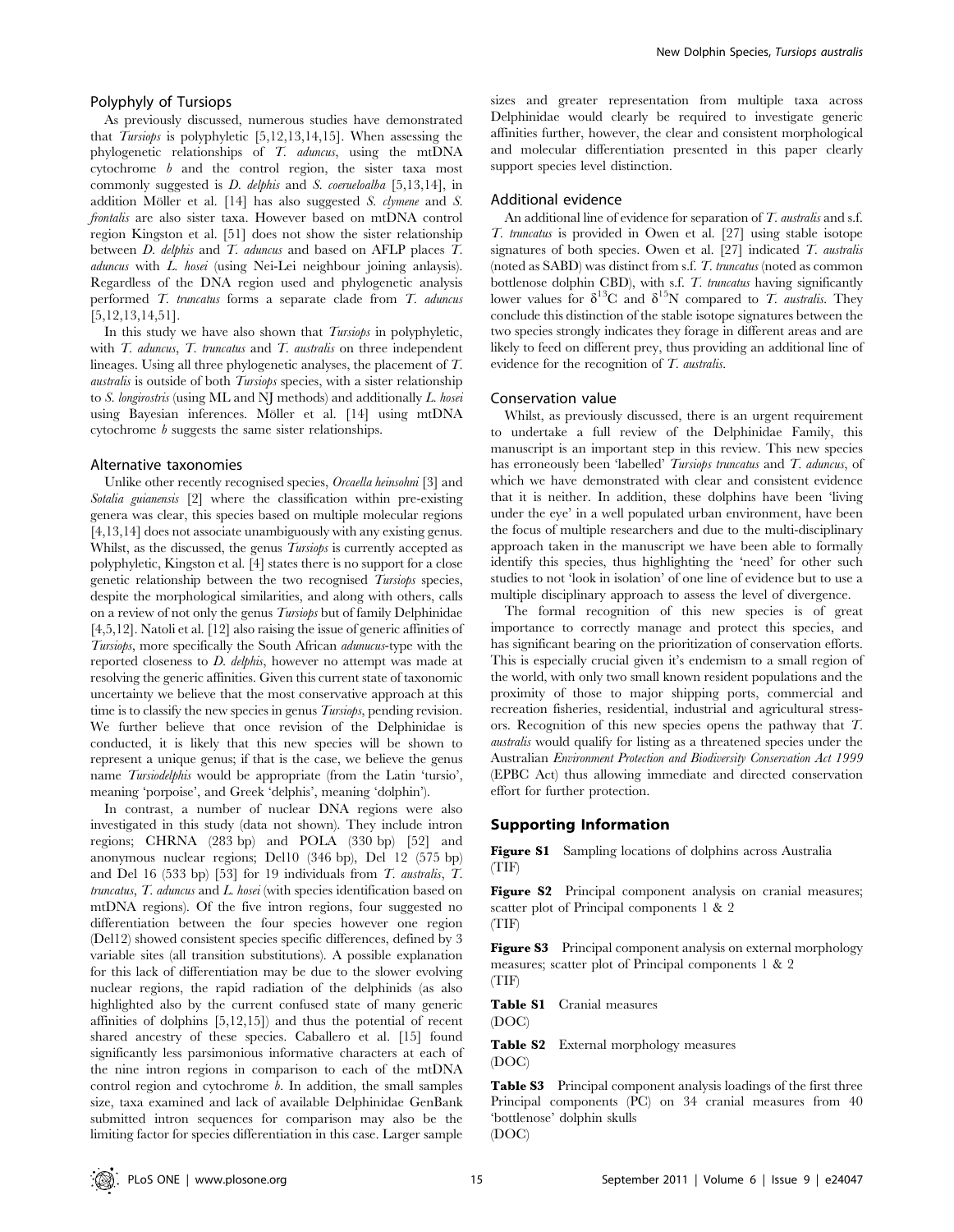Table S4 Principal component analysis loadings of the first three Principal components (PC) for 11 external measures from 17 'bottlenose' dolphins (DOC)

**Table S5** PCR primers used to amplify mtDNA cytochrome b gene and control region from Tursiops maugeanus syntype specimens (DOC)

Table S6 GenBank accession numbers and species information for samples incorporated to phylogenetic analyses (DOC)

Table S7 Discriminant function analysis loadings on 34 cranial measures from 40 'bottlenose' dolphin skulls (DOC)

Table S8 Discriminant function analysis loadings for 11 external measures from 17 'bottlenose' dolphins

(DOC)

Table S9 Species classification overview based on different analyses and characters (DOC)

Table S10 GenBank accession numbers of the sequences from this study

(DOC)

#### References

- 1. Steeman ME, Hebsgaard MB, Fordyce RE, Ho SYW, Rabosky DL, et al. (2009) Radiation of Extant Cetaceans Driven by Restructuring of the Oceans. Systematic Biology 58: 573–585.
- 2. Caballero S, Trujillo F, Vianna JA, Barrios-Garrido H, Montiel MG, et al. (2007) Taxonomic status of the genus Sotalia: Species level ranking for ''tucuxi'' (Sotalia fluviatilis) and ''costero'' (Sotalia guianensis) dolphins. Marine Mammal Science 23: 358–386.
- 3. Beasley I, Robertson KM, Arnold P (2005) Description of a new dolphin, the Australian Snubfin dolphin Orcaella heinsohni sp. n. (Cetacea, Delphinidae). Marine Mammal Science 21: 365–400.
- 4. Kingston SE, Adams LD, Rosel PE (2009) Testing mitochondrial sequence and anonymous nuclear markers for phylogeny reconstruction in a rapidly radiating group: molecular systematics of the Delphininae (Ceatcea: Odontoceti: Delphinidae). BMC Evolutionary Biology 9: 245.
- 5. LeDuc RG, Perrin WF, Dizon AE (1999) Phylogenetic relationships among the delphinid cetaceans based on full cytochrome b sequences. Marine Mammal Science 15: 619–648.
- 6. May-Collado L, Agnarsson I (2006) Cytochrome b and Bayesian inference of whale phylogeny. Molecular Phylogenetics and Evolution 38: 344–354.
- 7. Tezanos-Pinto G, Baker CS, Russell K, Martien K, Baird RW, et al. (2009) A Worldwide Perspective on the Population Structure and Genetic Diversity of Bottlenose Dolphins (Tursiops truncatus) in New Zealand. Journal of Heredity 100: 11–24.
- 8. Appeltans W, Bouchet P, Boxshall GA, Fauchald K, Gordon DP, et al. (2011) World Register of Marine Species. Accessed at http://www.marinespecies.org.
- 9. Wang JY, Chou L-S, White BN (1999) Mitochondrial DNA analysis of sympatric morphotypes of bottlenose dolphins (genus: Tursiops) in Chinese waters. Molecular Ecology 8: 1603–1612.
- 10. Wang JY, Chou LS, White BN (2000) Osteological differences between two sympatric forms of bottlenose dolphins (genus Tursiops) in Chinese waters. Journal of Zoology 252: 147–162.
- 11. Wang JY, Chou L-S, White BN (2000) Differences in the external morphology of two sympatric species of bottlenose dolphins (genus Tursiops) in the waters of China. Journal of Mammalogy 81: 1157–1165.
- 12. Natoli A, Peddemors VM, Hoelzel AR (2004) Population structure and speciation in the genus Tursiops based on microsatellite and mitochondrial DNA analyses. Journal of Evolutionary Biology 17: 363–375.
- 13. Charlton K, Taylor AC, McKechnie SW (2006) A note on divergent mtDNA lineages of bottlenose dolphins from coastal waters of southern Australia. Journal of Cetacean Research & Management 8: 173–179.
- 14. Möller LM, Bilgmann K, Charlton-Robb K, Beheregaray L (2008) Multi-gene evidence for a new bottlenose dolphin species in southern Australia. Molecular Phylogenetics and Evolution 49: 674–681.
- 15. Caballero S, Jackson J, Mignucci-Giannoni AA, Barrios-Garrido H, Beltran-Pedreros S, et al. (2008) Molecular systematics of South American dolphins Sotalia: Sister taxa determination and phylogenetic relationships, with insights

Table S11 Average cranial measures (mm) and tooth counts for Tursiops australis, Tursiops truncatus, Tursiops aduncus (current study) and from Tursiops aduncus holotype (Perrin et al. 2007) and Tursiops adunucs (Wang et al. 2000) (DOC)

#### Acknowledgments

We thank E. Fitzgerald (MV and MU), A. Evans and D. Jones (MU) for support on morphological measures and statistical analyses; members of Dolphin Research Institute (DRI), D. Donnelly (DRI), A. Howard (Zoos Victoria), A. Monk (MU) and T. Mitchell (DSE) for field support in collection of the beach-cast animals; MV, QVMAG, TMAG and QM for access to specimens; Boonwurrung Australian aboriginal elders for open discussion on the cultural history relating to dolphins in the area; A. Blaszak (Victorian Aboriginal Corporation for Languages) for historical review on Australian aboriginal reference to dolphins; MU internal and anonymous reviewers for critical discussion and review of the manuscript; and DRI for use of Figure 1b photograph. Special thanks to W. Perrin and B. Pitman for thorough review of the manuscript and to D. Notton, ICZN Secreatriat, for assistance on taxonomic treatment.

### Author Contributions

Conceived and designed the experiments: KCR SWM. Performed the experiments: KCR JA LG KO. Analyzed the data: KCR. Contributed reagents/materials/analysis tools: SWM JA RT. Wrote the paper: KCR. Provided thorough review of manuscript: LG RT SWM JA KO.

into a multi-locus phylogeny of the Delphinidae. Molecular Phylogenetics and Evolution 46: 252–268.

- 16. Ross GJB, Cockcroft VG (1990) Comments on Australian Bottlenose Dolphins and the Taxonomic Status of Tursiops aduncus (Ehrenberg, 1832). In: Leatherwood S, Randall RR, eds. The Bottlenose Dolphin. London, UK: Academic Press. pp 101–128.
- 17. Möller LM, Beheregaray LB  $(2001)$  Coastal bottlenose dolphins from southeastern Australia are Tursiops aduncus according to sequences of the mitochondrial DNA control region. Marine Mammal Science 17: 249–263.
- 18. Krützen M, Sherwin WB, Berggren P, Gales N (2004) Population structure in an inshore cetacean revealed by microsatellite and mtDNA analysis: Bottlenose dolphins (Tursiops sp.) in Shark Bay, Western Australia. Marine Mammal Science 20: 28–47.
- 19. Scott HH, Lord CE (1919) Studies of Tasmanian Cetacea. Pt 1. Papers and Proceedings of the Royal Society of Tasmania. pp 1–17.
- 20. Kemper CM (2004) Osteological variation and taxonomic affinities of bottlenose dolphins, Tursiops spp., from South Australia. Australian Journal of Zoology 52: 29–48.
- 21. Iredale T, Troughton E (1934) A check-list of the mammals recorded from Australia. Memoirs of the Australian Museum 6: 1–122.
- 22. Perrin W (2009) World Cetacea Database. http://www.marinespecies.org/ cetacea.
- 23. Australian Faunal Directory (2008) Species Tursiops truncatus. http://www.environment. gov.au/biodiversity/abrs/online-resources/fauna/afd/taxa/Tursiops\_truncatus.
- 24. Hale PT (2002) Interactions between vessels and dolphins in Port Phillip Bay. MelbourneVictoria: Department of Natural Resources and Environment.
- 25. Scarpaci C, Bigger SW, Saville TA, Nugegoda D (2000) The Bottlenose Dolphin Tursiops truncatus in the southern end of Port Phillip Bay: Behavioural characteristics in Spring and Summer. Victorian Naturalist 117: 4–9.
- 26. Warren-Smith ÁB, Dunn WL (2006) Epimeletic Behaviour Toward a Seriously Injured Juvenile Bottlenose Dolphin (Tursiops sp.) in Port Phillip, Victoria, Australia. Aquatic Mammals 32: 357–362.
- 27. Owen K, Charlton-Robb K, Thompson R (2011) Resolving the trophic relations of cryptic species: An example using stable isotope analysis of dolphin teeth. PLoS ONE 6: e16457.
- 28. Pichler FB, Robineau D, Goodall RNP, Meyer MA, Olivarria C, et al. (2001) Origin and radiation of Southern Hemisphere coastal dolphins (genus Cephalorhynchus). Molecular Ecology 10: 2215–2223.
- 29. Reeves RR, Perrin WF, Taylor BL, Baker CS, Mesnick SL (2004) Report of the workshop on shortcomings of cetacean taxonomy in relation to needs of conservation and management. La JollaCA: Southwest Fisheries Science Centre. U.S. Department of Commerce. pp 94.
- 30. De Queiroz K (2007) Species Concepts and Species Delimitation. Systematic Biology 56: 879–886.
- 31. Cipriano F, Rosel PE, Taylor BL, Hancock B, Robertson KM (2009) Using Genetic Evidence for recognizing Marine Mammal Subspecies. Quebec City, Canada, .